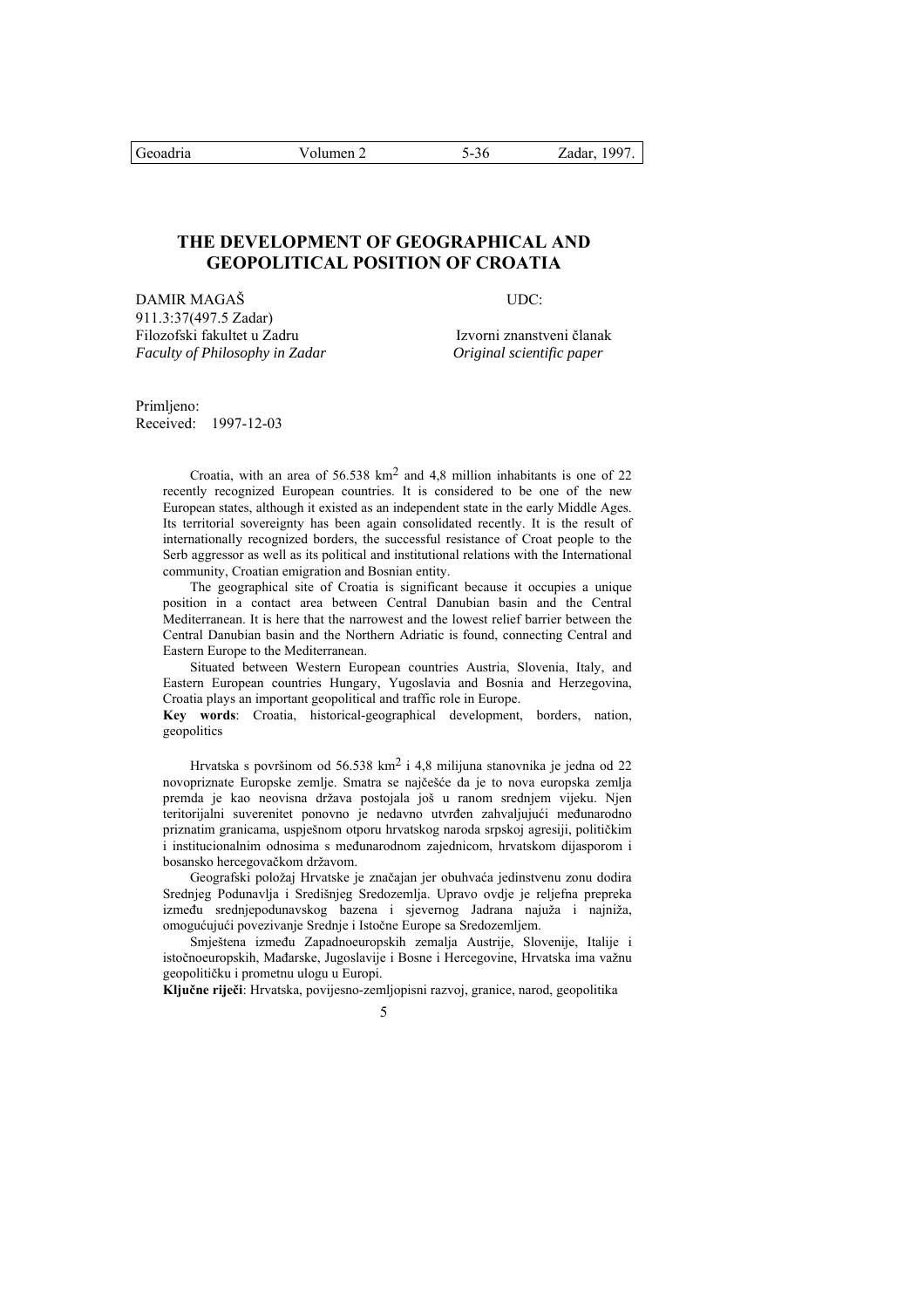#### **Introduction**

 Connecting European West and East, Panonian Basin and Mediterranean region, Croatia is even today in the focus of many different political and economic interests. It is necessary to apostrophise the importance of Croatia in connecting Visegrad and Mid European countries with the Adriatic and Mediterranean (transport, traffic, oil pipeline, strategic interests).

With an area of  $56.538 \text{ km}^2$  and 4.8 million inhabitants, this country is one of 22 recently recognized European countries. Although it existed as an independent state in the early Middle Ages, Croatia is considered to be one of the new European states. Its territorial sovereignty has been again consolidated recently. It is the result of internationally recognized borders, the successful resistance of Croat people to the Serb aggressor as well as its political and institutional relations with the International community, Croatian emigration and Bosnian entity. Situated between Western European countries Austria, Slovenia, Italy, and Eastern European countries Hungary, Yugoslavia and Bosnia and Herzegovina, Croatia plays an important geopolitical and traffic role in Europe.

 The geographical site of Croatia is significant because it occupies a unique position in a contact area between Central Danubian basin and the Central Mediterranean. It is here that the narrowest and the lowest relief barrier between the Central Danubian basin and the Northern Adriatic is found, connecting Central and Eastern Europe to the Mediterranean (V. Rogić, 1994).

 According to some individual experts, institutions, the July 1993 EBRD report, etc., Croatia is among those new countries with best developing prospects. It is quite understandable if we consider its resources such as tourism, agriculture, light industry, shipbuilding, traffic and trade (M. Foucher, 1994). Even foreign exchange has been developing, in spite of war (post war) conditions.

 Undoubtedly, a large diaspora has played an important role in the resistance for political and economic survival, supporting the country during the war. They are also going to be a stable source of investment and expertise.

 Because of the war 1991-1995, Croatia was exposed to the risk of being marginalized. Needless to say that it has suffered great damages in this sense. Solving the conflicts, Croatia has all possibilities of making up for what was lost in the war.

 In spite of its relevant geographical position, recent geopolitical situation showed that European Council hesitated until 1996 to accept membership of Croatia. The explanation was that Croatia had not accepted all iuridic predispositions to be permitted to join European Council. However the prospectives are not bad in this sense, because after entering the Council, Croatia acclimatized its whole legislative according to the west countries standards.

 Although severely damaged by war and has been paying the high price for reconstruction, the Croatian economy has however resisted. With right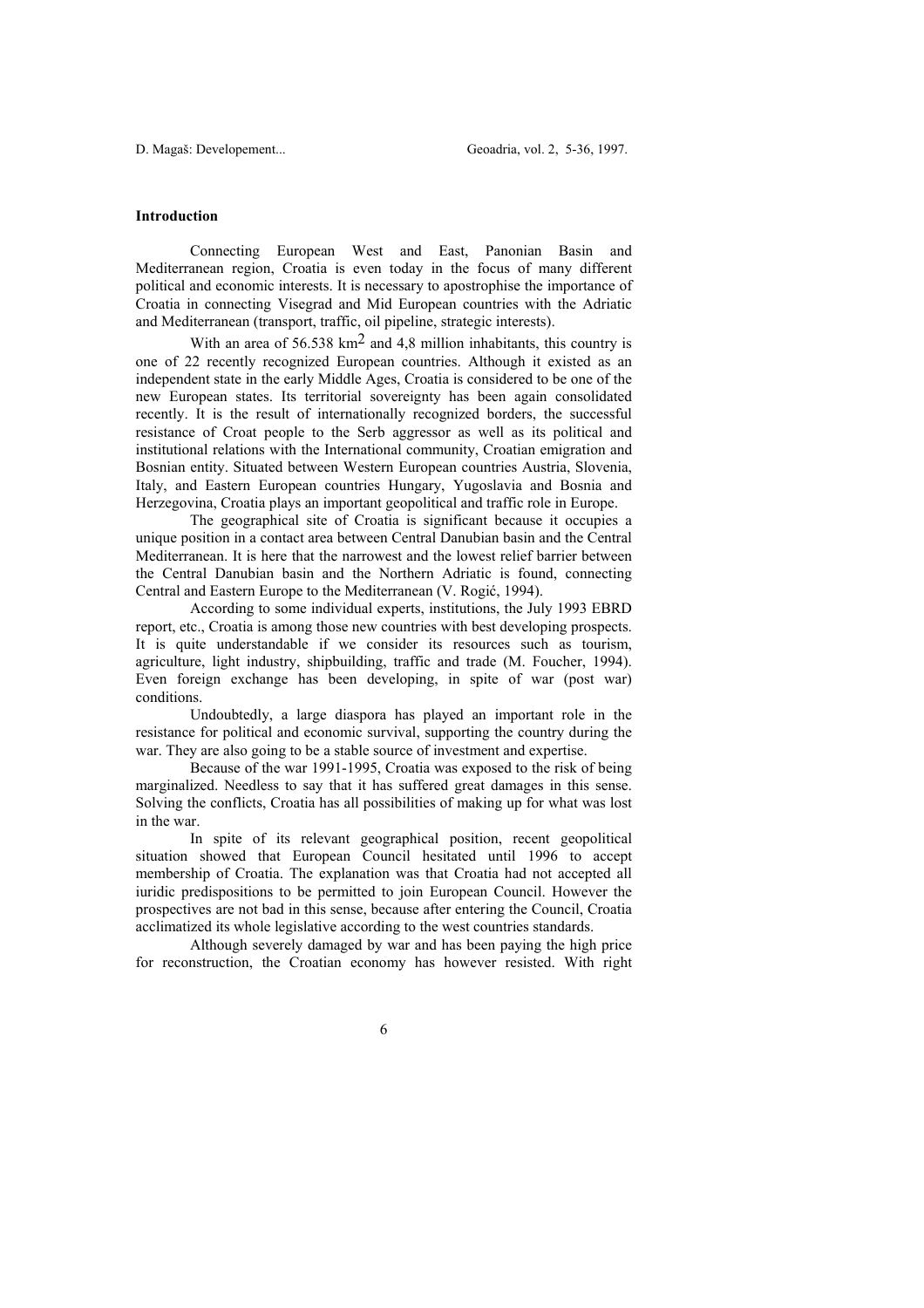diplomatic activity, possibilities of private investments and foreign capital, for the purpose of reviving and reconstructing it, are opened.

 Europe, as a relevant political factor, unfortunately was not able to interfere in the right moment and the right way, in solving the crisis and preventing the war in ex Yugoslavia. It seems, that was the reason why UNPROFOR (IFOR), American and NATO interventions had been necessary.

#### **Historical and geographical retrospect**

 After this brief introduction, here are some important facts from the history and geopolitics of Croatia.

 The first form of political and geographical integration of today's Croatian territory happened during the Roman rule, particularly after Diocletian's reforms (the 4th century). The largest part of nowadays Croatia was included in the province of Dalmatia in Illyria which was later divided into two provinces, being separate administrative units (Dalmatia, Liburnia). Their metropolis and administrative centres were Salona (Solin near Split) and Iader (Zadar). Including territorially Mediterranean, Dinaric Mountain range areas, and the Peri-Pannonian border regions, even then, Dalmatia and Liburnia showed the essential features of nowadays Croatia. Besides Dalmatia and Liburnia (their names come from the names of Illyrian ethnics), four Pannonian provinces, which gravitated towards the urban centres of Ptuj (Poetovio), and Szombathely (Savaria), Sisak (Siscia), and Srijemska Mitrovica (Sirmium) belonged partly to the present Northern Croatia (see also V. Rogić, 1994).

 The waves of barbarous Germanic and Ural-Altaic Tribal Alliances destroyed antique urban net and population density. Slavic colonisation was attributed to the last phase (6th-7th century) and included Croatian tribes too (see also V. Rogić, 1994).

 At the beginning of the formation of Croatian territory, two political cores were established. The first one was in the north-western part of the former provinces of Dalmatia and Liburnia (Littoral or Dalmatian Croatia including White and Red Croatia), and the second was organised in the area of the former Sava and Upper Pannonian provinces (Pannonian Croatia, Slavonian Croatia or Sclavonia, Slavonia etc.). In that period the terms "White Croatia" for the northern coastal part and "Red Croatia" for the southern territories, were used.

 Between these two political units, Red or Dalmatian Croatia was the first to be politically and territorially organised. It is important to underline that it included geographically the Mediterranean (and sub-Mediterranean area too) and the Dinaric Mountain Range. Its borders were on the rivers Raša (NW) and Cetina (SE). The borderland to Pannonian Croatia or Croatian Slavonia, was stabilised on the Peri-Pannonian hills in the zone Kapela - Plješevica - Grmeč - Petrova Gora - Zrinska Gora (see also V. Rogić, 1994).

 The preserved remains of ancient Roman agrarian landscape show that, at the time, Croatia was a significant agrarian area with developed and stabilised agriculture (most significant Roman and Dalmatian urban centres Zadar, Trogir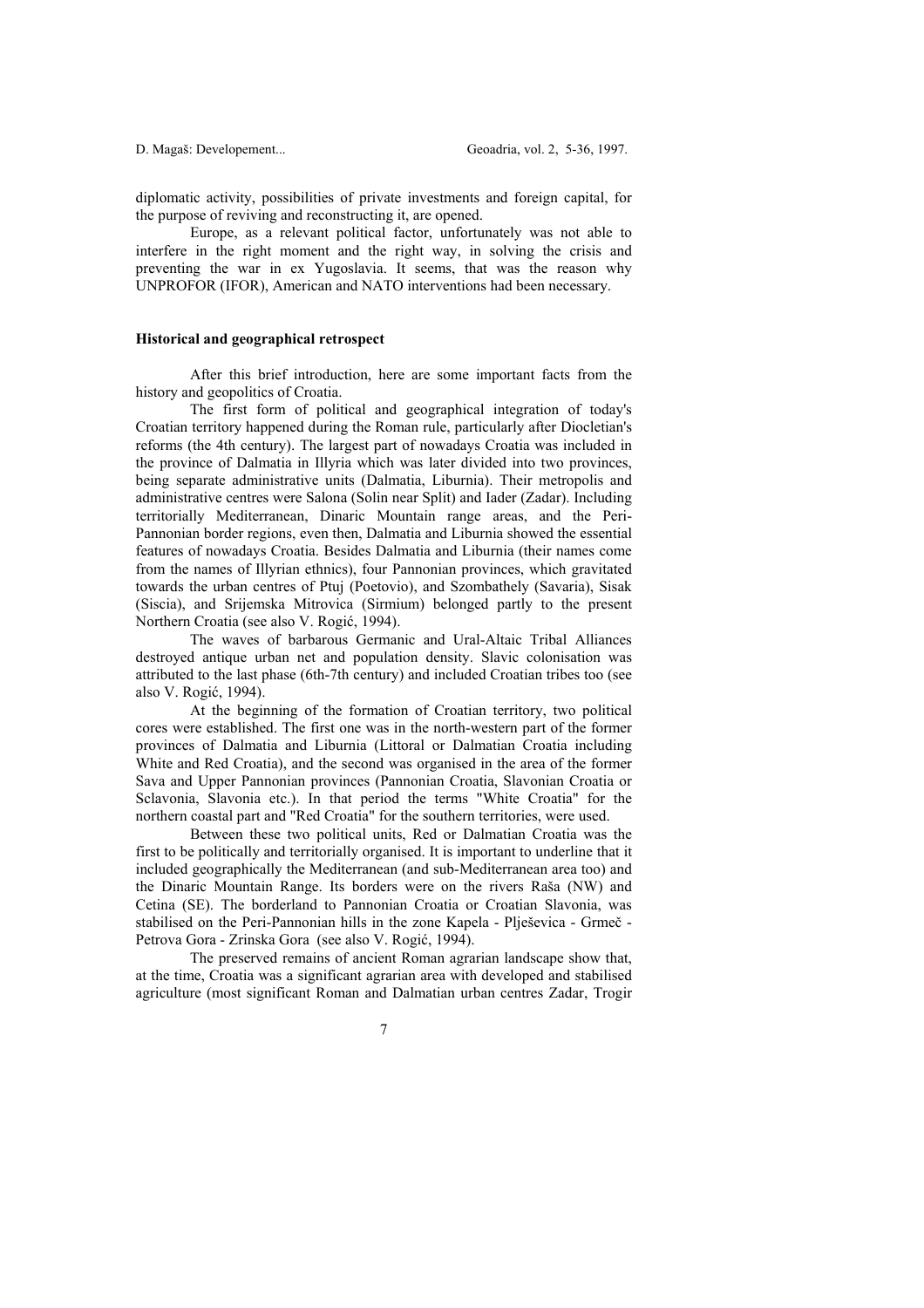and Salona and its successor Split, alongside the Adriatic coast). The complementary use of the best winter pastures was of predominant importance too.

 Owing to these particularly significant centres the Croats got very quickly in touch with the ancient Roman-Catholic civilisation. As a result of christianisation and the fateful integration of the Croats into the West-European cultural circle, the national centres: Nin, Biograd, Knin, were the first to start developing. Therefore, the early Croatian geopolitical core is closely identified with this central zone in the first dualistic territory of early Croatia. The original name of this area near Zadar (Hrvati=Croats) shows undoubtedly its significance and confirms its central role (V. Rogić, 1994). One of the most important documents in Croatian geopolitical past shows how this land was politically recognised by the pope in 879, during the rule of duke Branimir. It was the first international recognition of Croatia, which so far had suffered Frank or Byzantine domination.

 Very soon the White and Red Croatian state integrated with the Slavonic one, comprising the so called Neretva Principality (or Neretva Kraina) as well as medieval core of future Bosnian state. In the very beginning of the 10th century, during the rule of the first Croatian King Tomislav (crowned in 925) and later, united Croatia extended between the Drave and Danube rivers to the NE and the Adriatic sea to the SW. The Sutla, Kupa and Raša rivers formed the NW borders, and the Drine river the E ones (M. Klemenčić, 1993). The Croatian name also expanded in this period. On the eastern outlying territories Croatian sovereignty and influence were only temporary and often diminished by the influences of medieval Byzant, Doclea, Bulgaria or Raska (Serbia) states. So, early medieval Croatian state covered the great deal of Croatian ethnic territory.

 Croatian rulers, having the titles of Dukes and later Kings of "Croatia and Dalmatia" (V. Rogić, 1994), dominated the Adriatic Sea, especially its eastern coast, important for navigation. Neither Venice could realise then its aspirations in emerging the leading geopolitical power in the Adriatic and gaining control over its eastern coast.

 The organisation of the first Croatian territory expresses the vitality of the early Croatian geopolitical core in the 10th and the 11th centuries. The following facts prove it (V. Rogić, 1994):

-the whole territory was liberated from the Frank and Byzantine domination

-the geopolitical sovereignty covered the area of White and Red Croatia including Croatian Slavonia too.

-the strong land forces of Hungary and Bulgaria were successfully beaten as well as the maritime forces of Venice.

-Croatian authorities in the Adriatic urban centres extended by realising ethnic and socio-cultural integration.

 It was especially significant during the reign of King Petar Krešimir IV, who commanded a very strong naval force in the 11th century, and also during the rule of King Zvonimir, one of the latest kings of national blood.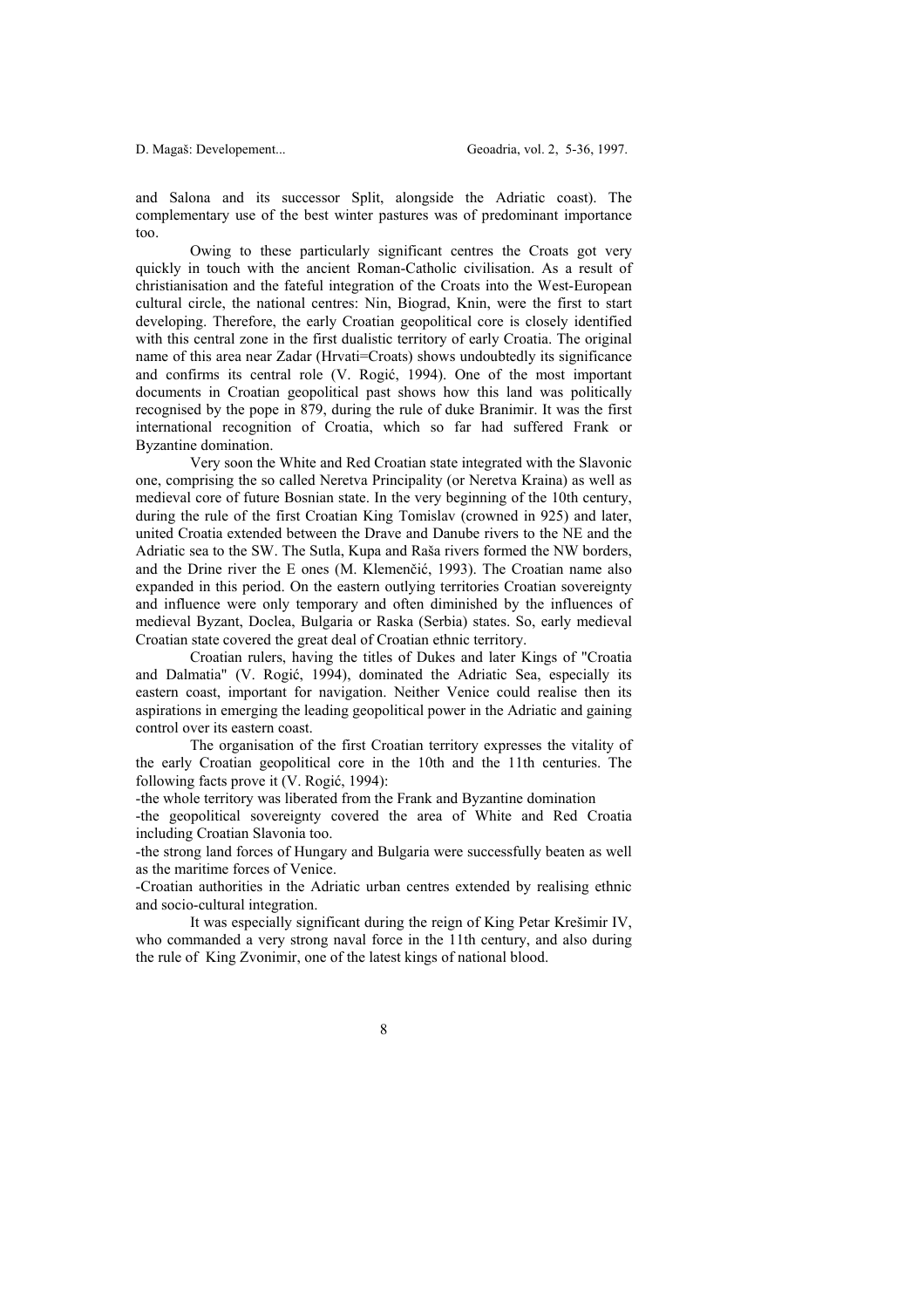The most important glagolitic monument in Croatian, dating from the early Middle Ages, the "Baška stone" mentions the name of King Zvonimir in the exceptional Croatian glagolitic script (V. Rogić, 1994).

 At the beginning of the 12th century, after joining Hungary in a state union, which was a kind of dual royalty, the main Croatian regions started to be named by their regional names (Dalmatia, Slavonia, Bosnia). Croatian territory was diminished considerably, besides some of its regions separated and formed individual states (M. Klemenčić, 1993). For instance: from the 12th to the 14th centuries Bosnia, although being ethnically Croatian territory, stabilised and expanded. In the southern maritime region, the city of Dubrovnik developed as an independent republic with solid sea and continental trade economy. Venice succeeded temporarily in dominating western part of Istria and some Croatian coastal centres.

 The unified Hungaro-Croatian Royalty with a new Hungarian Arpad dynasty enabled some changes in relations between Litoral and Pannonian Croatia. These were not in contrast with the establishment of Croatian Medieval state and historical development of the Croats. As complementary territorial units, Croatian territories, both coastal and Pannonian, had a special significance for Hungaro-Croatian Kingdom and the ethnically homogenous population. The process of assimilation of post Roman urban population, some old and territorially separated autochthonous groups of Illyrians, and Vlach shepherds ("the Croatian Vlachs" in some middle ages' documents) happened spontaneously and peacefully among the various groups of Kajkavian, čakavian and Štokavian Croatians (V. Rogić, 1994).

 The Hungarian royal dynasty, after dying out, was followed by the French Anjou dinasty (1300-1409). It happened with the help of Croatian nobility. After Anjou dynasty, there were German, Lithuanian-Polish and native dynasties enjoying the throne of the United Hungaro-Croatian Royalty. It caused no changes in the geopolitical and administrative unity of coastal and inland Croatian territories (V. Rogić, 1994).

 It is neccessary to stress the significance of Dubrovnik, which was the main centre in trade connection with the Bosnia-Herzegovina territory, as well as in the development of Medieval Bosnia. These two entities, closely connected both economically and culturally with the old Croatian geopolitical core, played an important role over the Croatian ethnic territory.

 The social and cultural emerging of Medieval Bosnia as the most significant Croatian ethnic space outside Dalmatian and Pannonian Croatia, was determined by Ban's (Viceroy's) leadership and by the specific coexistence of the Catholic church and some heretic groups in Bosnia (V. Rogić, 1994).

 The penetration of Venetian rule on Croatian coastal territory diminished Croatia's geopolitical function and strength. The territory conquered by Venice, politically and economically important and situated in the noncontinuous narrow territory of the coastal Dalmatian Croatia, included (after 1409) almost all Croatian islands and leading ports. Only Dubrovnik and Senj did not suffer this occupation. Dubrovnik, particularly, realised an exceptional economic growth as a politically and economically independent republic under

 $\overline{Q}$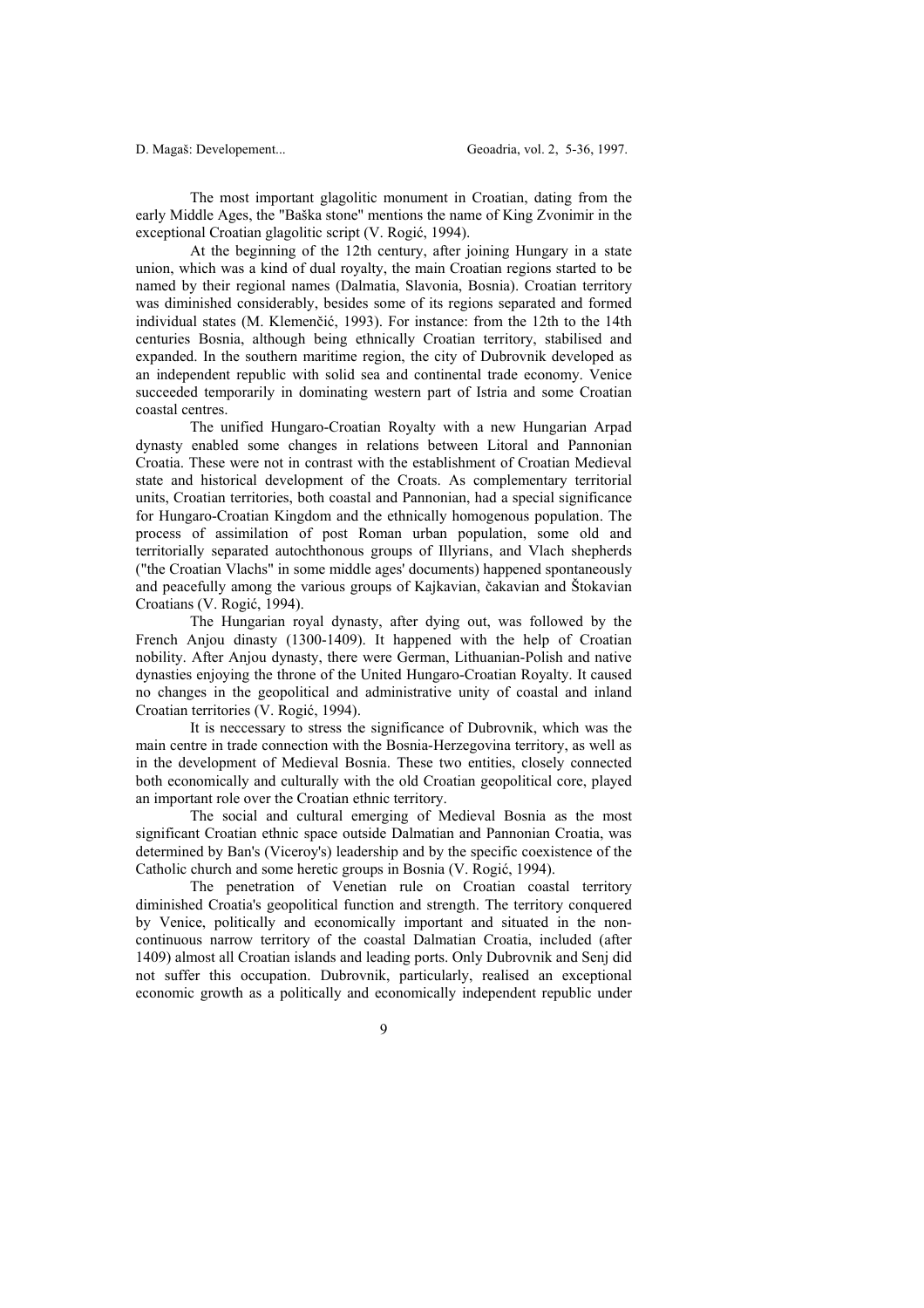the paid protection of the Ottoman Empire. The ports and islands, which lost their economic and political freedom, could not develop any more their functions of leading centres of Croatia. But, their cultural function, still remained as the most exclusive one all over the Croatian ethnic territory (V. Rogić, 1994).

 After the Turks conquered Bulgaria, Serbia and Bosnia in the 14th-15th c., the diminishing of Croatian state area continued. It is especially because of the fall of Bosnia in the 15th c. that Croatia lost gradually some regions. The widening of the Ottoman Empire and the weakening of Croatia lasted through the 16th century too. Till the end of the century it resulted with an extreme contraction of its territory. The confines included the smallest territory Croatia had ever covered. In historical documents this was called: "reliquiae reliquiarum alim incliti regni Croatiae" ("the remnants of the remnants of once flourishing Croatian Royalty")(see also M. Klemenčić, 1993).

 The extension of the Ottoman Empire caused a fatal and tragic transformation of Croatian territory and ethnic in the 16th and the 17th centuries. Border regions were completely deserted, hundreds and hundreds of thousands of people were killed or emigrated towards west and north (Istria, Italy, Austria, Hungary, Slovakia, Moravia), as well as towards local aristocracy settled areas.

 As the result of continuous Ottoman war aggressions, demographic and economic regression attacked almost all regions. The tragic destiny of Croatian people was stressed by the division of the Nation into two religions: Catholic and the new Islamic one. It often caused fighting and rebellion between them (see also V. Rogić, 1994). Eastern mentality and Byzantine behaviour infected all the Croatian regions after being occupied by Ottoman Empire and partially named: Turkish or Ottoman Croatia. This geographic notion concerning an area on the NW of today's Bosnia, the last territory of the country to be conquered (at the end of the  $16<sup>th</sup>$  and start of the  $17<sup>th</sup>$  centuries), is nothing but a vivid remind of the tradition of the formerly unified Croatian territory (see also V. Rogić, 1994). It has to be stressed that the penetration of Serb orthodox church over the medieval catholic territory was enabled and stimulated by its privilegeous position in Ottoman Empire (Serbian Orthodox Millet).

 The defensive character along the Croatian front lines changed into a more offensive one by introducing Habsbourg dynasty to Hungaro-Croatian Royalty throne in the middle of the 16 century. Carrying at the same time the title of the Holy Roman Emperors, they successfully organised defense forces along the Croatian borders, exploiting the effects of the Turkish internal deterioration (see also V. Rogić, 1994)

. Border military forces were mobilised out of dissatisfied Turkish frontier guard members. They were Christians attracted, by money or more rights, to cross the border and to fight against Moslems. Similarly, Venice organised southern border military forces, stimulating the fugitive immigrants and local population to fight against Ottoman attacks. During the 17th century an enormous pressure to Ottoman borders was applied, showing the cruelties and methods that had been used in the period of Ottoman expansion (see also V. Rogić, 1994).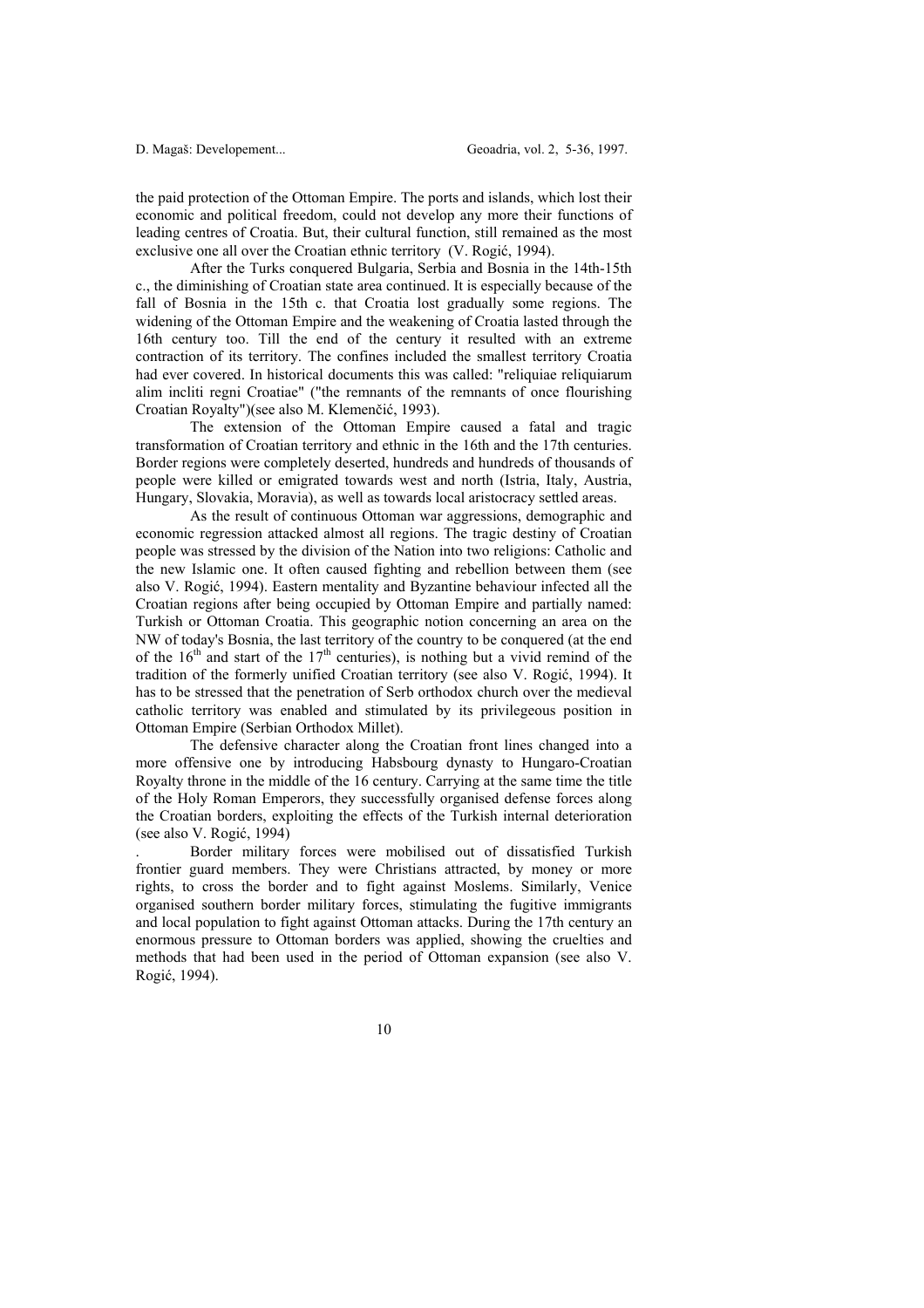The whole period of these dramatic wars against Ottoman aggression, both before and after Ottoman Empire climax, was characterised by very stable and vital Croatian internal political organisation. It included the Croatian parliament (Sabor), and a unique function of Ban's (Viceroy's) rule and authority in the dual Hungaro-Croatian Royalty(see also V. Rogić, 1994).

 After the relatively unified ethnic structure of the pre Ottoman time had crushed up, a new and more complex one stabilised. Not only the Croats, who were mainly farmers and borders' settlers, inhabited in 17 c. these regions, but also emigrant Vlachs and Serbs led by pretty aggressive Serbian Orthodox Millet (see also V. Rogić, 1994).

 The Ottoman expansive phase turned towards subsequent stagnation and decrease, which was the result of an anti-Ottoman coalition too. Croatia was successfully included in the coalition, especially in their actions against Turkey at the end of the 17th century (1683-99). The return of almost all Pannonian lowland regions (which had been lost in the 16th c.), was an important success with a significant historical and geographic impact on Croatia (see also V. Rogić, 1994).

 Partially, some units of Turkish Croatia being parts of the Bosnian Eyalet, which had been conquered by Ottoman Empire, were included into the Dalmatian Croatian territory under the administration of Venice (*acquisto nuovo* = new acquisitions) (see also V. Rogić, 1994).

 The Republic of Dubrovnik, under the protectorate of Ottoman Empire, gave two corridors of its own territory (Neum and Sutorina) to Turks in order not to have any border line with possession occupied by Venice. This shows a skilful defensive diplomacy trying to border only Bosnian Eyalet, as a simple but effective protective measure (see also V. Rogić, 1994).

 At the beginning of the 18th century Croatia, being a part of Austrian Empire, continued to regain some of the occupied regions. Slavonia, a part of Srijem, Banija and the main part of Lika were, both formally and really, given back by the Peace of Karlowitz (Srijemski Karlovci) in 1699. In 1718, with the Peace of Passarowitz (Požarevac), the remainder part of Srijem was regained too (see also M. Klemenčić, 1993). It is very important to stress that Croats in Bosnia and Herzegovina were the predominant ethnic group until the mid of 18 century, when Moslems started to be more numerous. That was the result of big migration process connected with last war actions between Austria and Ottoman Empires, when many Croats were forced to leave Bosnia, and many Moslems entered its territory. Parallelly, Venice extended its administration in coastal region until she fell in 1798, and Dalmatian part was territorially united to the Austrian Empire too (see also M. Klemenčić, 1993).

 This enabled the initiatives for the reunion of the main Croatian regions, starting with the official name Croatia, Slavonia and Dalmatia. During the short period of French rule between 1806 and 1815 (Conquists of Napoleon), many reforms were applied in southern Croatian regions and, Dubrovnik Republic, losing its independence, was incorporated in (see also V. Rogić, 1994).

 The initiatives of reuniting Croatian regions were openly declared during the national awakening and cultural revival of the 1830s. It was in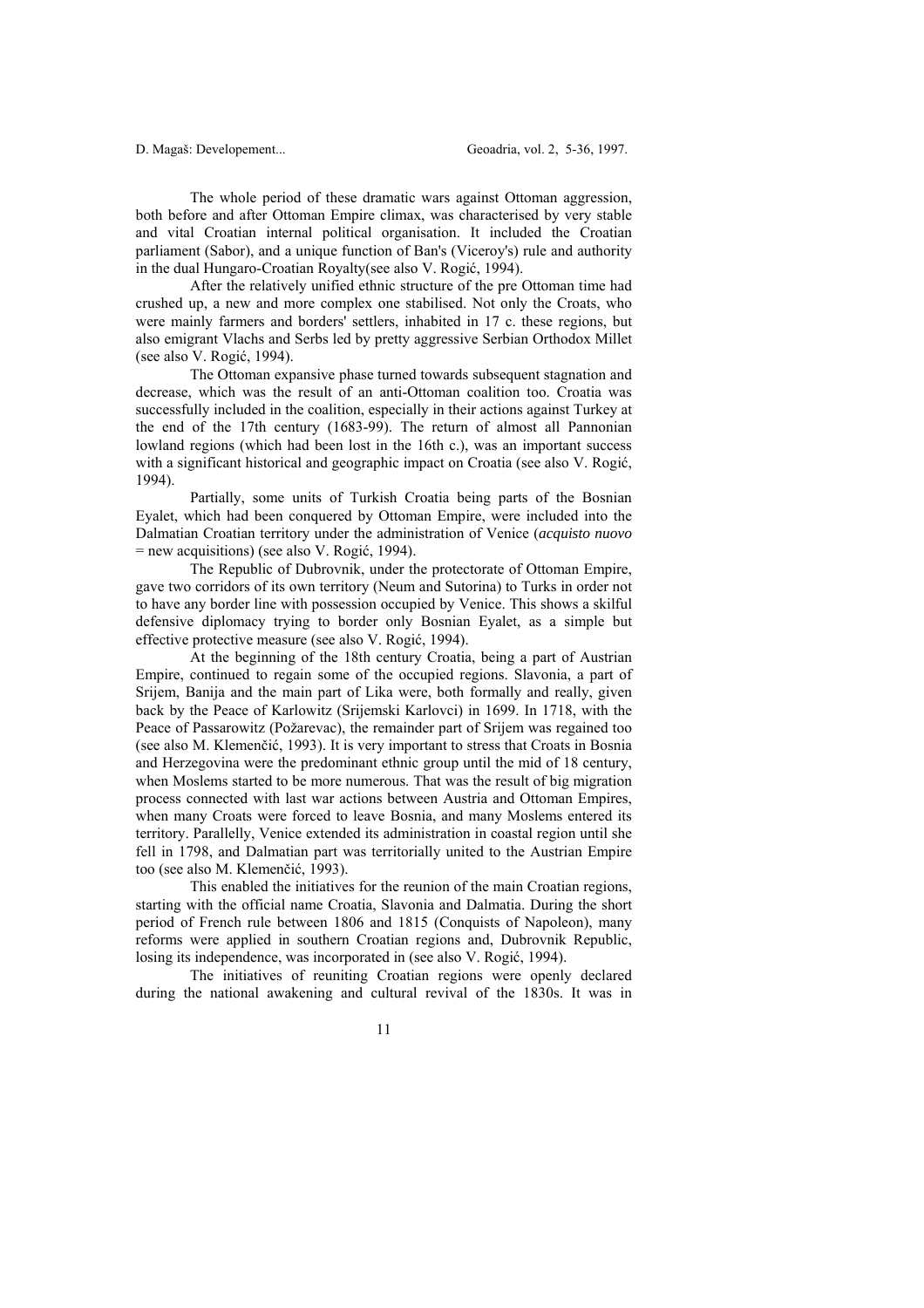revolutionary 1848 that Ban (Viceroy) Josip Jelačić succeeded in introducing Ban's authority in all of them. It means over the greater part of the territory, historically recognised as Croatian one, now being inside the borders of Austrian Monarchy. The new Ban's function covered the Croato-Slavonian area with its military border territories, as well as the district of Rijeka and the whole region of Dalmatian Croatia, including Dubrovnik region ( V. Rogić, 1994)..

 The name of Triune Kingdom (Croatia, Slavonia and Dalmatia), started being applied. Confirmed and used only politically and formally, it was not practically used in Dalmatian coastal region. Namely, Croatians in Dalmatia, as well as in other regions: Istria, Bosnia and Herzegovina, southern Hungarian districts of Baranya and Bacs-Bodrog, realised a separate social and economic life inside the borders of the new Austrian Monarchy (V. Rogić, 1994).

 Political reforms in 1867, characterised by Austro-Hungarian Ausgleich (Arrangement), creating a dual Austro-Hungarian Monarchy (Empire), did not improve the position of the Croatian nation, administratively fragmented into various regions. On the contrary, the main Croatian port, Rijeka, and Međimurje region were taken by Hungary, and Dalmatia by Austria. Bosnia and Herzegovina, being in 1878 practically separated from the Ottoman Empire, was declared as an Austro-Hungarian condominium (V. Rogić, 1994).

 Ban Croatia, continuing formally the legal entity of old Croatian Kingdom, had a specific and unique status in the Austro-Hungarian Empire. With the administratively fragmented Slovenian regions, *Ausgleich Croatia* was culturally and economically the most progressive part of future Yugoslavia. Territorial expansion of Serbia in 1878, and in 1913, of Bulgaria in 1882, etc., did not influence the developing trends in Croatian regions (V. Rogić, 1994).

 The Austro-Hungarian imperial confederation fell in World War I. It inspired the realisation of the old idea of creating a new south slavic state (later named Yugoslavia). This programme, supported both by open protagonists in Ban Croatia and rather hidden ones in Serbia, was also stimulated by France, England and Russia (V. Rogić, 1994).

 Utilising the Yugoslav name, Serbian politicians and the king, accepted this concept as a greater Serbian state project. Being aware of its lower economic and cultural level, Serbians used better political position to enable their imperialistic interests by developing political and military activities. The Yugoslav concept was not accepted in Bulgaria.

 With the capitulation of Austro-Hungarian Empire, Czechoslovakia, Austria, Hungary and short lived State of Slovenes, Croats and Serbs were constituted. In a very questionable way, the State of Slovenes, Croats, and Serbs which included previous parts of A.-H. Empire, joined the Kingdoms of Serbia and Montenegro. The new Kingdom of Serbs, Croats and Slovenes was constituted (see also M. Klemenčić, 1993), and Croats, like other south Slavic nations (excluding Bulgarians), came under direct Serbian hegemony. The ethnic and state rights, especially in Croatia, Montenegro etc., were completely suppressed in the name of fictive unity directed from Belgrade.

 The new administrative and territorial division in regional districts was formed, trying to break down Croatian and other nations' integrity. Yugoslavia

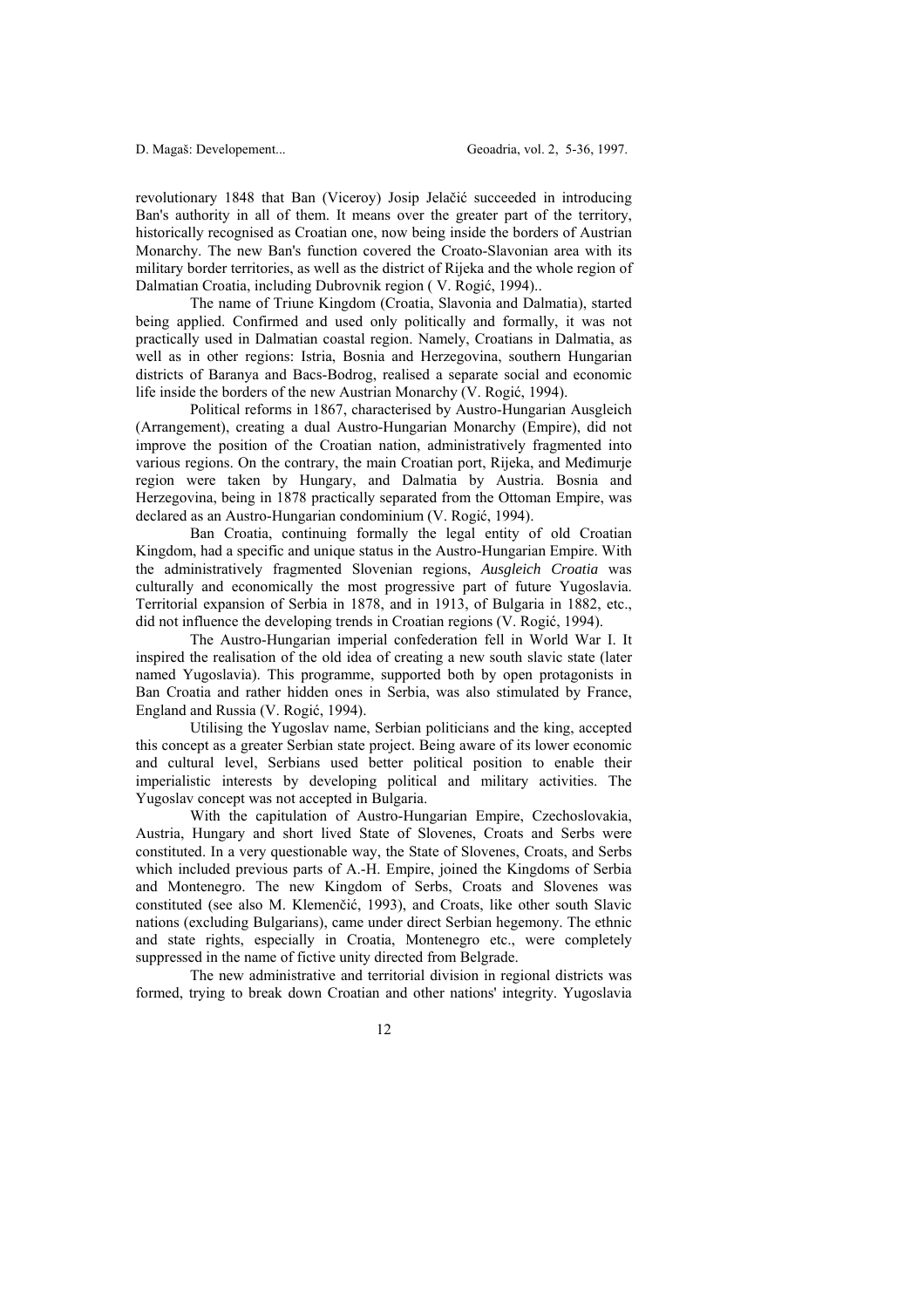was artificially regionalised to insure the Serbian hegemony. Also, some important parts of Croatian coastal territory were annexed by Italy in 1920: Istria, some islands, Zadar, Rijeka). "Instead of the idyllically imagined union of the South Slavic peoples from "the Alps to the Black Sea", there was a centralist non democratic unitarian kingdom under expressed Serbian domination." (Rogić, 1994).

 Such a situation inspired the resistance of dissatisfied Croats and more repression from the Serbian side. The long lasting period of internal crisis lasted till 1939, when the autonomous Ban Croatia was renewed as a political compromise arranged in the pre-war situation (V. Rogić, 1994). As a provisional solution, it was short-lived (1939-1941). This Ban Croatia extended over the regions with Croatian majority, including even some parts of Bosnia and Herzegovina as well (M. Klemenčić, 1993). It means that all parts of previous Ausgleich Croatia with Međimurje and Dalmatia were included, with the exception of Boka Kotorska, which was traditionally part of Dalmatia. Bordering regions of Bosnia and Herzegovina, with a considerable Croatian majority were integrated too (V. Rogić, 1994). But, the very important region of eastern Srijem was excluded.

 After the break down of Yugoslav Kingdom in April 1941, the Independent State of Croatia was proclaimed as one of the German and Italian satellites. It included almost all Croatia and Bosnia and Herzegovina. Mussolini's Italy realised an extension of the Italian territory in the significant Croatian coastal region. The territory of The Independent State of Croatia was divided into Italian and German occupied sectors. Military administration and war situation resulted with a significant pressure and dominance introduced by both fascist powers (from Sept. 1943 only German). It was done similarly in other occupied countries in Europe (M. Klemenčić, 1993).

 The result of World War II was the breakdown of Nazi Germany. It enabled the reconstruction of Yugoslavia, not as a kingdom but as a federal union of six Yugoslav republics and two autonomous provinces under the communist rule. Also, the result was the establishment Croatia inside its nowadays territory. The present, internationally recognised borders, were stabilised through a compromise of the Croatian Anti-Fascist Movement with other Anti Fascist Movements in ex Yugoslavia. The ethnic moment was taken in consideration as well as the fact of political reaffirmation of Bosnian and Herzegovinian Republic, which is also a state of the Croatian nation (M. Klemenčić, 1993). It reduced Croatia's territory as well.

 Again, the territories of ex Triune Kingdom (Croatia, Slavonia, Dalmatia), have become the core of today's Croatia. But a large part of Srijem was given to Serbia (Voivodina), and Montenegro took the southern part of Dalmatia from the Bay of Kotor (Boka Kotorska) to Spič (Sutomore). According to the principle of national majority, Croatia did extend on Southern Baranya, originally Hungarian area that was gained by the Yugoslav Kingdom after World War I. Istria, Rijeka, Zadar and some islands (Cres, Lošinj, Lastovo, Palagruža, etc.) were also incorporated back, to the Croatian sovereignty, after being patronised by Italy for 23 years (see also M. Klemenčić, 1993).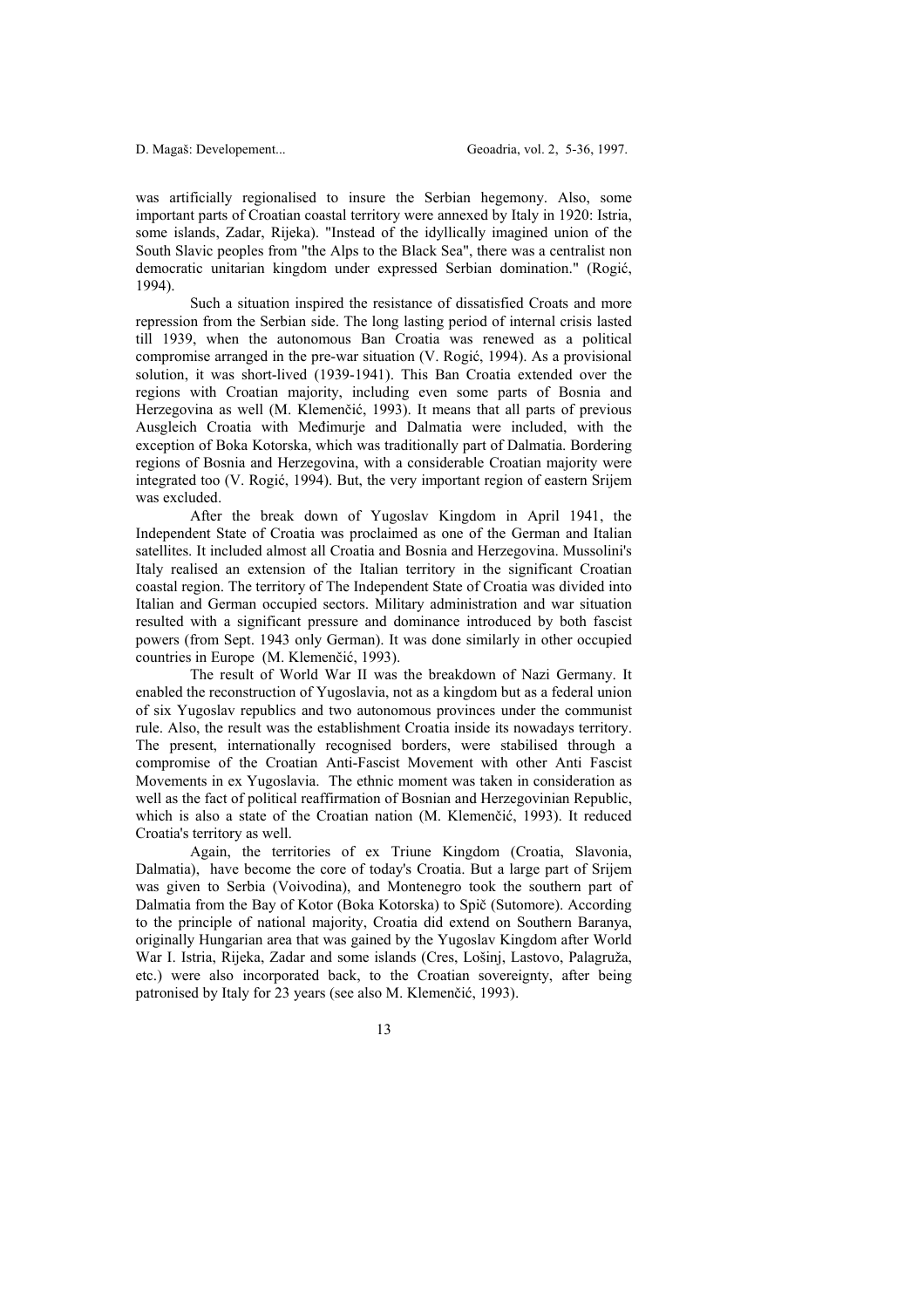After all the changes that have been discussed above, it is obvious that the present state borders of Croatia are the result of extremely large and continuous territorial reductions, and small, artificial and compromising gains. This characterise, however, almost all other European countries. The gradual independence of Bosnia, starting in the Middle Ages, continuing with Ottoman conquest of Bosnia, and ending with the present territory, prettily reduced Croatian territory. This one was furtherly diminished in the Yugoslav Federation, by losing some regions which came into possession of Serbia and Montenegro, as mentioned (see also M. Klemenčić, 1993).

 After the constitution of socialist or better to say communist Yugoslavia, a perfidious model of an artificial and forced "brotherly" balance of proclaimed equality, reciprocity and selfmanagement was applied.

 Conducted by the Tito's communist party it was some kind of perfidious federation standing between East and West. Cruel, but very tactically hidden pressure on non-Serbs and democracy, resulted in an enormous military force, emigration and other problems. Serbia and Montenegro generally had, as result, tacitly accepted priority in availability and distribution of federal budget for economic development. After Tito's death, Serbian nationalism escalated, pressing other nations, especially Albanians of Kosovo. The simulated economic problems, forced by Yugoslav Army costs and expenses, produced the expressed reactions of dissatisfaction.

 The recent trends of decreasing the Eastern Block pressure, enabled some new democratic changes in ex socialist countries too. Yugoslavia was obliged to permit free elections in constitutional republics.

 The first democratic elections in Croatia in 1990 as well as in Slovenia paved the way to the democracy and to the process of economic and political liberation. The official Belgrade policy intensively proserbian, rendered impossible all the attempts of agreement on an equal basis. Serbian minority in Croatia, especially in bordering regions was used for brutal provocations, killing and destroying in Croatia in 1990 and 1991. It led to the dead stop of traffic, to terrorist attacks, to the proclamation of the autonomy of Serbs, to the open attacks against the legal and democratic Croatian Government. The official Yugoslav National Army (YNA) captured the arms and weapons belonging to the Civil Guard and local Territorial Units in whole Croatia, but giving it to Serbs.

 Open anticroatian attitude of the official authorities in Belgrade supporting disorders and destruction of goods and killing people in Croatia as well as injustices inflicted on the Croatians, actuated new aspirations of Croatia to secede from Yugoslavia. Slovenia too carried a resolution for independence. The possibilities of a confederation or any kind of agreement were rejected by Serbia. Also, the main political leaders of Croatian Serbs refused to accept new democratic trends.

 Serbs in Croatia chose the methods of crime and terror against Croatia. Brutal and exhausting destruction of economy and infrastructure continued constantly. The Croats, especially those living with or among Serbs, were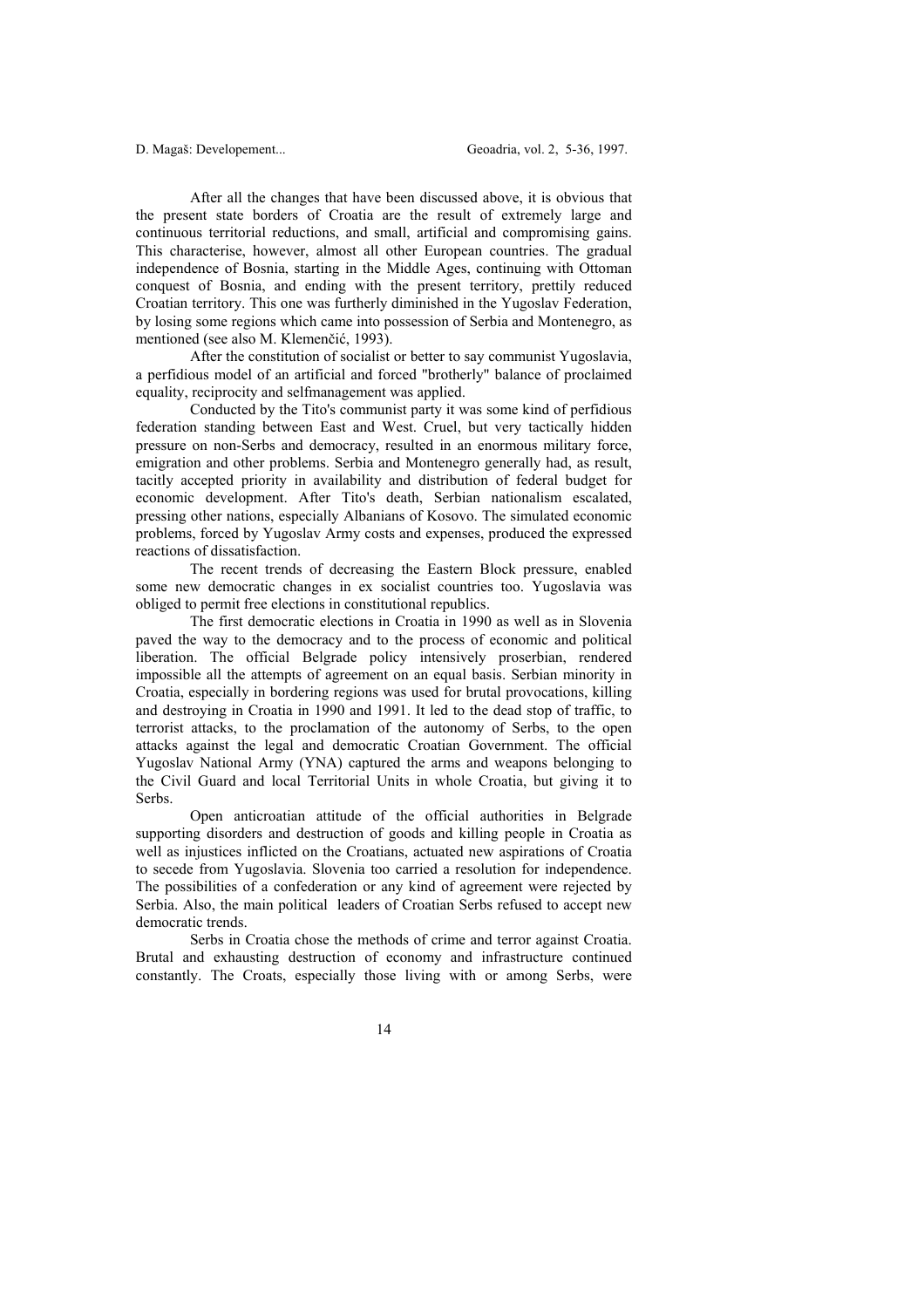repressed and therorised. Very soon all the Croats were obliged to leave communes with predominant Serbian inhabitants, most of them without anything.

 At the end of June 1991 Croatia and Slovenia declared their independence answering this way the Serbian, and "YNA" brutal provocations. It was caused by the prompt selection of officer's staff in Yu Army according to the methods of cleaning it on the ethnical bases. "YNA" definitely became Serbian military power.

 Armed attacks expanded very quickly, becoming more and more a real war reality. YNA protected the terrorist Serbs, operating closely with them and with volunteers from Serbia, Montenegro and Russia, against Croatia.

 Territorially, the very military actions against Croats followed soon in the areas inhabited with Serbs. The real genocide in Serbo-dominated areas (examples: Dalj near Osijek, Struga in Banovina) started with the ethnical cleansing of Croats. The number of refugees was in constant progression as well as the number of victims while Croatian settlements were cruelly ruined, burned down and destroyed (example: Ćelije in Slavonia). It is important to stress that first war actions in Bosnia and Herzegovina started in 1991 from the side of YNA and Serbs against Croats.

 Undoubtedly, Serbia, using the Serbs in Croatia, and with the protection of more and more pro Serbian "YNA", planned to conquer brutally at least all Croatian territories easternly of the line Virovitica-Karlovac-Ogulin-Karlobag, although this territorry has been inhabitted predominantly by Croats, and never belonged to Serbia.

 By the beginning of 1992 Serbs occupied about 26% of Croatian country attacking important Croatian centres: Zadar, Šibenik and Dubrovnik on the Adriatic Coast and Gospić, Karlovac and Vinkovci in the inland. They banished about 300.000 Croats, and the number of killed people exceeded 15.000. The number of the wounded was about 25.000. Several hundred Croatian settlements were radically or totally destroyed and the town of Vukovar suffered special damage and destruction. United Nations Protection Forces (UNPROFOR) were engaged to stop the war actions and to help the peaceful solving of the situation.

 Croatia was internationally recognised on 15th January 1992 and in May of the same year became the member of the United Nations. In order to get back usurped territories, Croatia undertook several military actions. It was necessary because in the period 1992-1995 UNPROFOR actions only cemented the occupation, what was not acceptable for Croatia. By the action of "Maslenica" near Zadar the traffic between South Croatia and other parts of the country was ensured. In spring 1995 the region of West Slavonia was reintegrated and the same happened with bordering parts and Knin, the rebellion centre, in summer 1995.

 At the beginning of 1997 4,6% of the national territory along the Danube (Vukovar, Ilok and Baranya regions) in Eastern Croatia has still been occupied. Namely international forces (IFOR) are being introduced there with the goal to realise peacefully the return of this area to Croatia. After slow pacification of the territory, Croatian administration entered the region in the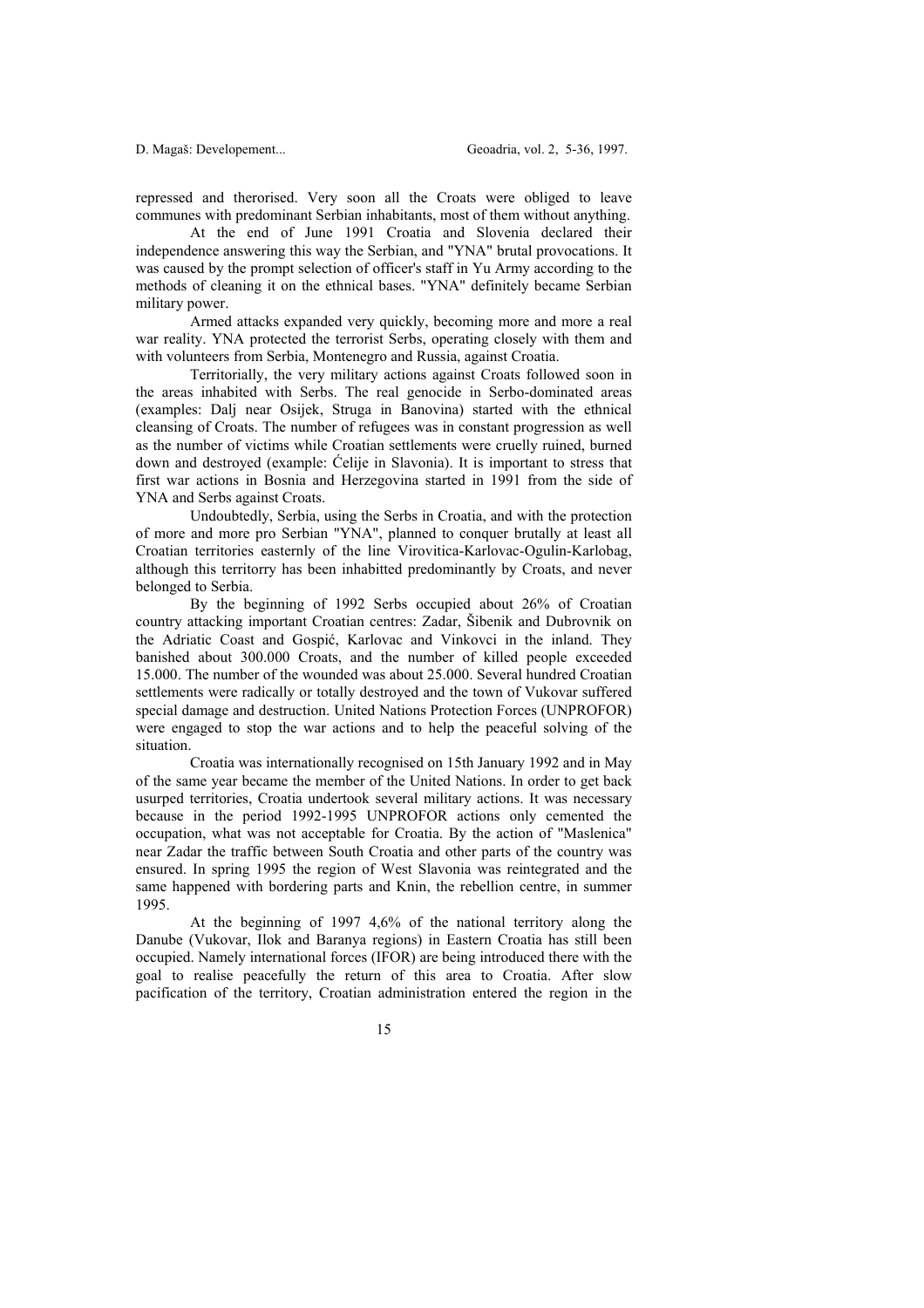years 1996797. The IFOR is planned to leave this region completely in the beginning of 1998.

## **3) Aspects of Croatian Nation Survival (Resistance Through Centuries).**

 According to the existing sources the Croats came to the present Croatian territories from the Upper Visla region into their old homeland so called White Croatia. It happened at the beginning of the 6th century after the Croats arrived to Dalmatia and Liburnia as the last Slav wave. There they defeated Avarians and mixed with the older Illyric-Celtic ethnic remains who had been partly latinised (Latines, Wallachs or Vlachs). They had been preceded by the Ostrogots (end of 5th c. and the beginning of 6th c.), the Gepides in far eastern part (middle 6th c.), the Longobards in northern part (middle 6th c.), Byzantine invasions (middle 6th c.) and general Slavic penetration (end of 6th c.).

 The establishment of the first Croatian regions happened in the early middle ages social and economic circumstances, quite different from those in antique period. The first Croatian territory was created in the parts of the former Roman provinces of Dalmatia and Liburnia. The second one happened in the area of the ancient Save and Upper Pannonian provinces. There, the Croats were mixed with remains of old Illyric, Liburnian, Celtic, Wallach, and Roman people (see also Rogić, 1994).

 The first one, predominantly covering southern areas after the settlement of the Croats, consisted of so called White Croatia (on the NW) and Red Croatia (on the SE). These were traditional names carried over to these new territories from the oldest Croatian tribal spaces in today's Southern Poland and Northern Slovakia. These names, describing territories of the World by colour denotations, could be explained by accepted "Iranian" theory of Croatian heritage. With the foundation of South Slav area of Doclea or Zeta, becoming later a part of Medieval Serbia, the Croatian name of Red Croatia was abandoned. The second core region located further in the northern part was named Pannonic or Slavonic Croatia, even only Slavonia or Pannonia (see also Rogić, 1994).

 The first concentrations of Croatian people started to stabilise in the regions of the most significant Roman urban and bishop centres on the coast: Zadar, Split and Trogir. It was the result of adopting Christianity which was inspired from these centres. The Croats contacted there the old and important points of the ancient Roman-Catholic cultural space. The integration of the Croats into the West-European cultural domain was ensured.

 Dalmatian Croatia appeared as the oldest Croatian political and territorial entity. Particularly important reasons for it were natural possibilities of stock-raising transhumance economy, which enabled stabilising of the military and economic establishment of the early Medieval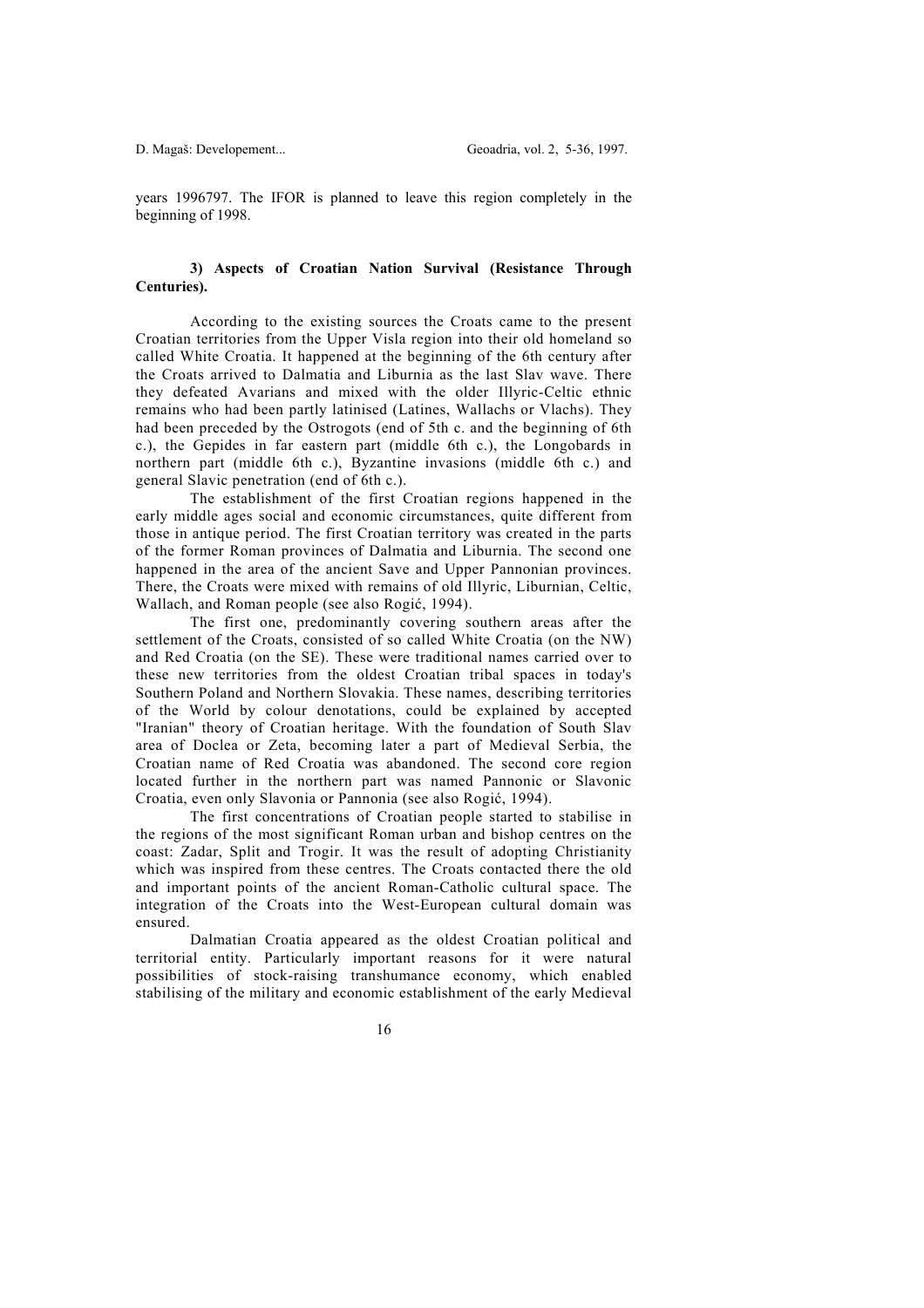Croatian tribal alliance. Also, essential historical and geopolitical role of the Adriatic Sea region was very significant (see also Rogić, 1994).

 The first nucleus of the Croatian territorial and political space, better to say the Croatian geopolitical core, was situated in the coastal Adriatic region neighboring Zadar. The first capital of Croatia, Nin, developed there. Its original name: Hrvati = Croats, which covered Zadar hinterland regions, clearly shows the essential role and importance for the whole Croatian space. It was just the famous French crusader-chronicler Geoffrey de Villehardouin in 1202 who used this denotation in his framework describing Venetian conquest of Zadar (see also Rogić, 1994).

 The control over sea navigation routes along the eastern Adriatic coast, using Istrian and Croatian-Dalmatian emporiums, was of the supreme interest not only for Croatia, but also for Venice, the Byzantine Empire etc. It was the basis of cultural integration in this area. The successful organisation of the first Croatian dualistic political space explains the vitality and the strength of the early Croatian geopolitical core. Venetian naval forces, as well as Bulgarian and Hungarian continental forces were fought down. As a result, the political sovereignty covered the area of Croatian Slavonia, and Croatian authority was established in Adriatic urban centres, which enabled and stimulated ethnic, social and cultural integration (see also Rogić, 1994).

 The varieties in traditional economic structure between coastal region and hinterland, caused by physical geographical differences, determined specific relations between agriculture (husbandry) and the rising of live stock. The lack of comparable urban centres in Slavonic Croatia, in comparison with coastal region, characterises early medieval period, showing geopolitical, social and cultural differences between these two regions. The best proof is the fact that urban centre Sisak, former antique bishop centre, could not be reestablished because there were no possibilities of rebuilding it (Rogić, 1994)..

 The Slavonic Croatia with existing "heretical delusions and worshipping of idols" was characterised by the lack of close connections with coastal bishop centres. The foundation of Zagreb Bishopric in 1094 signed the new trends of christianisation in this hinterland region. Finally, the acceptation of Christianity started the social, cultural and political revitalisation and enabled gradual demographic and economic growth in Croatian Slavonia too (Rogić, 1994).

 Croatian Slavonia and Dalmatia, as complementary territorial units, were both of great importance for Hungaro-Croatian Royalty from the beginning of the 12th century and for the ethnically homogenous population. The process of assimilation included autochthonous non-Slav population (predominantly Dalmatian and Roman urban population and groups of Vlachs) among the groups of Kajkavian, čakavian and Štokavian Croatians. The process particularly included the population that was moving into towns. It is important to say that people belonging to different ethnic groups became Croatian citizens as well as small groups of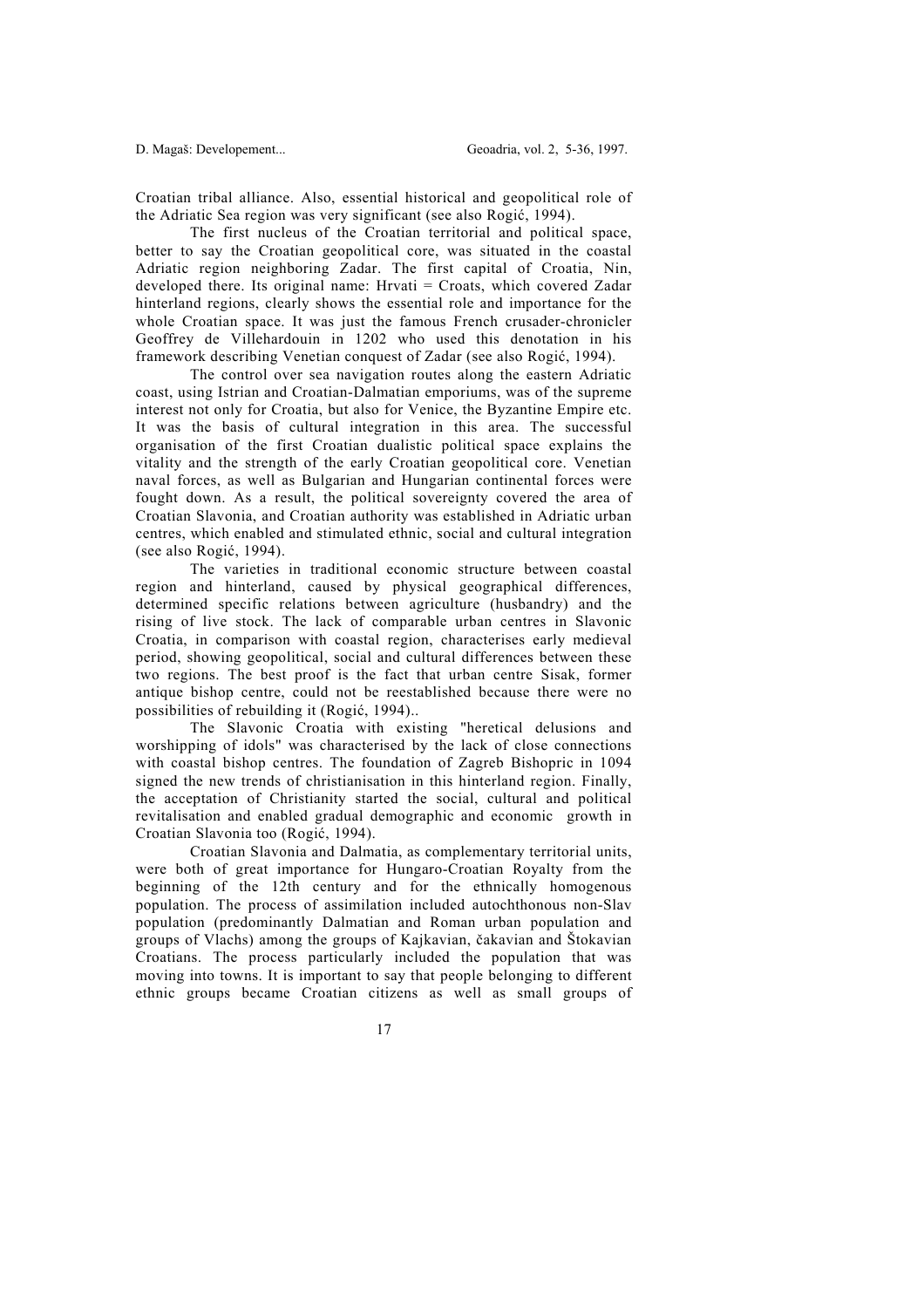Hungarian and other foreign nobility who eagerly defended the feudal society of Croatia (Rogić, 1994).

 Croatian ethnic territory in Istria resisted although it was closely exposed to Roman influence from the neighbourhood. Connected with the Croatian Glagolitic cultural centres in Kvarner (Krk, Vinodol, Senj) and Zadar region, Istria produced a lot of glagolitic documents in the Croatian language and script (see also Rogić, 1994).

 Inhabited by Croats, Medieval Bosnia used a Štokavian/Ikavian speech, which proves the common origin of the population (Rogić, 1994).

 In the Middle Ages the process of sociocultural integration, started with stabilisation of Croats in this part of Europe, and the inclusion of Roman-coastal and original Croatian towns, was finished. Between the pre-Medieval period and the Middle Ages, the complete croatization of ancient Roman-Dalmatian ports happened. Parallelly, the establishment of communal and church organisation and authorities in original Croatian towns ensured them social and cultural equality to the Ancient Roman centres (see also Rogić, 1994).

 The superior economic and cultural niveau of the Croatian-Dalmatian autonomous communes, especially in comparison with the recently founded centres in continental regions, was extremely high. Although supreme authorities often changed, these municipalities, developed continuously export-import trade with Croatian and Bosnian continental regions. But, what is very important, they were the main cultural cores. Thanks to this fact, Croats developed, besides Poles, as the only Slav nation, an original renaissance art and literature in their own language (see also Rogić, 1994).

 The process of unification and developing communications between two Croatian regions lasted until late 15th and early 16th centuries. With an expanding process of Venice along the coast, and agricultural progress in continental Croatia, Pannonian region became superior. Its urban centres were linked traffically with the Danube and Adriatic zones. Plenty of them had a status of a free royal or noble towns which enabled them to rise, both demographically and economically, to the leading position among Croatian towns (see also Rogić, 1994).

 This was the period when coastal towns's role of the supreme economic centres of Croatia weakened owing to the loss of their economic and political independence. However, their significance as main Croatian cultural centres still resisted. Dubrovnik, as an independent republic, was particularly important.

 Of course, the expansion of the Ottoman Empire in the 16th and 17th centuries and numerous wars connected with it, were the turning point in the destiny of Croatian nation, as they considerably transformed its life space. They caused huge migrations, and masses of refugees moved towards west. It terribly diminished formerly stabilised Croatian ethnic area established in the Middle Ages. For a long lasting period the Croatians as well as the Hungarians suffered the destiny of "frontier nation"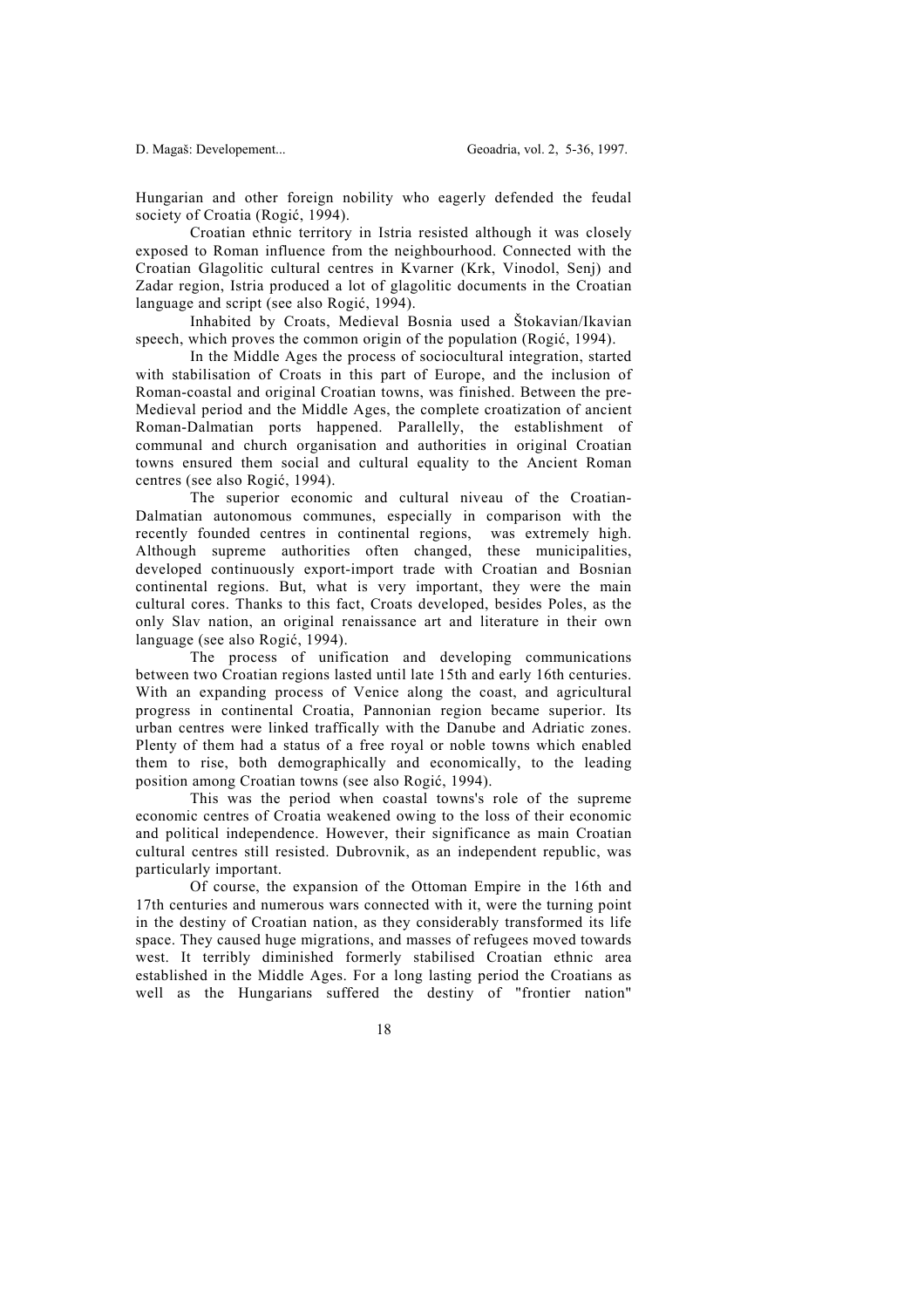("antemurale christianitatum"), being exposed in the defence to permanent war destruction.

 A considerable part of medieval Croatian ethnic territory suffered Ottoman occupation (Soli with Tuzla from 1512, Knin and parts of Dalmatian Croatia from 1522, Jajce and Lika from 1528, and parts of Pannonic region from 1529 or 1544). It happened after Turks had conquered Central Bosnia and West Herzegovina, and in the period after Croats had been defeated at Krbava Field (Krbavsko polje) in 1493 and again in 1520, as well as Hungarians at Mohacs in 1526. In a complex and painful population exchange, as a result of forced and brutal migrations of hundreds and hundreds of thousand of people, the new distribution of actual ethnic and religious spatial structure in SE Europe settled down (see also Károly Kocsis, 1994).

 "The Catholic Croatian population migrated from the war stricken middle and eastern part of their ethnic territory to the outlying regions around Zagreb, the Istrian Peninsula and Dalmatia, and to the Austro-Hungarian borderlands, where they established or repopulated more than 200 settlements. The dwellings of the runaway Croatians were occupied mostly by orthodox Vlachs and Serbs who enjoyed a privileged status as military servicemen and were cattle (sheep and goat) herders or pigbreeders. The intensive Vlach-Serbian colonisation totally changed the ethnic situation in the so far deserted borderlands..."(K.Kocsis, 1994.)

 Finally, during the war actions 1593-1606, Turkish penetration was diminished and stopped in the western part of Croatia, on the line Virovitica - Sisak - Karlovac - Slunj - Zadar. Only a few littoral towns under the Venetian administration and Republic of Dubrovnik resisted easterly of this line (K.Kocsis, 1994.)

 The result of two-century war period and the Ottoman expansion was a significant demographic and economic regression in Croatia. Numerous and essential changes in the homogeneity of population structure, which was established in the early Middle Ages, were caused. According to an estimation, considering demographical losses at the end of the 15th century, about 1 million or a good half of 2 million Croatian residents were lost. A great deal of resident people were subdued as slave labour in occupied regions. The others were forced to migrate and were accepted as a component in the concept of the colonisation politics of the feudal establishment of the Austrian crown lands. They were mostly settled down in today's Burgenland and Slovakia (parts of Hungary in that period) (see also Rogić, 1994).

 This tragedy of Croatian people being divided into Catholics and Moslems fighting each other, was reflected very spontaneously in Croatian, so called Uskoks' (fugitives) and Moslem poetry cycles. The destructive and insecure time of border wars enabled no economic development except the old and primitive transhumant cattle rising migrations with an unsettled population dispersion (see also Rogić, 1994).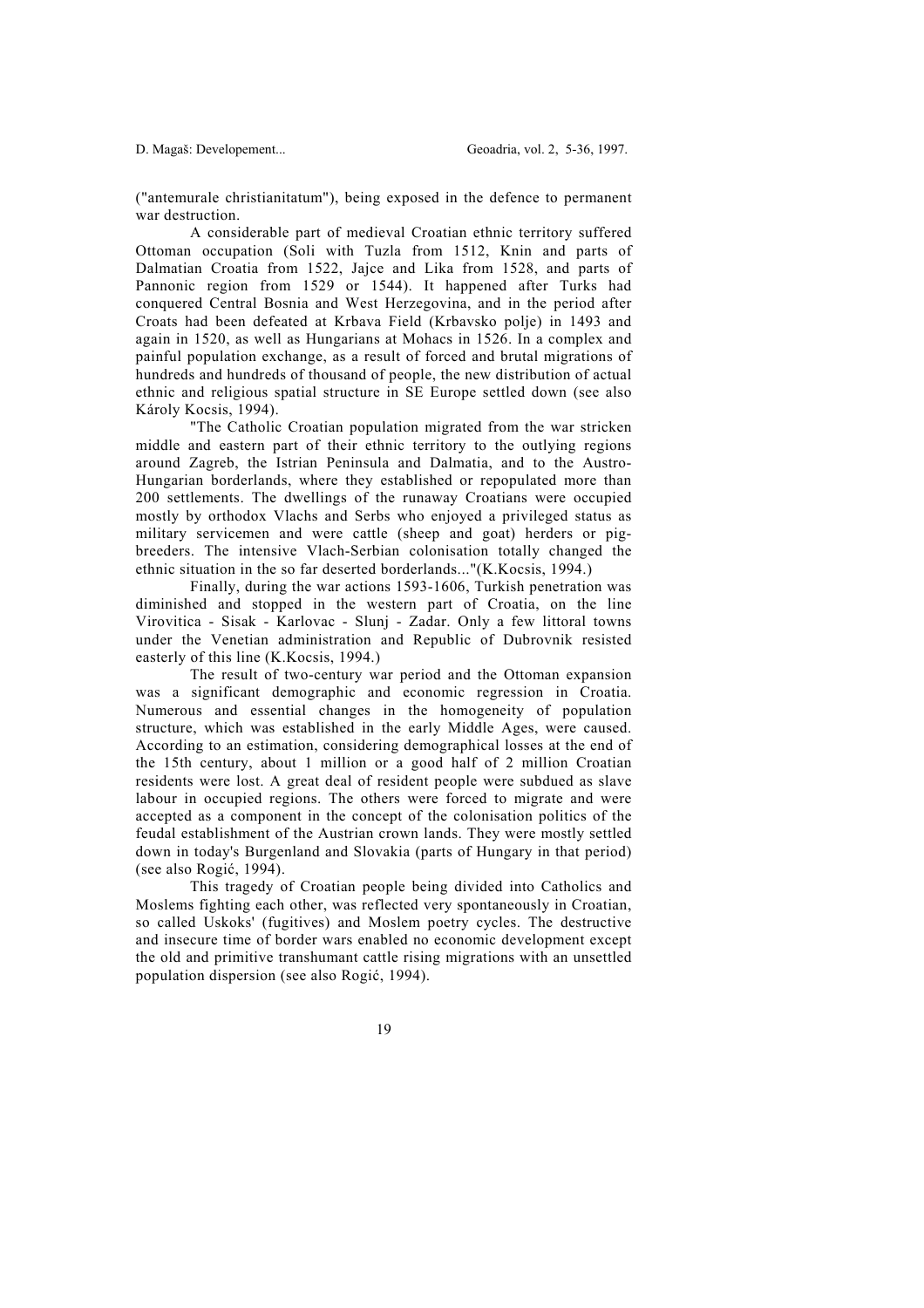In occupied areas, which were named Turkish or Ottoman Croatia, administratively in the borders of Bosnian Eyalet, a large portion of the Croats who did not emigrate - especially the participants of heretic, so called "church of Bosnia" connected with Pataren heresy, converted to Islam. Free farmers and serfs, especially those who accepted Islam, as well as Vlach ranchers having extra privileges, preferred the Ottoman system (see also Rogić, 1994).

 Moslems being the majority of the settled agricultural population of the villages, made the biggest part of the urban population. The Croats who kept their original Catholic religion were religiously and culturally organised and led by the Franciscans. It was arranged by the famous charter of Mehmet II and with reference to the Croatian Dalmatian Dioceses. The first arrival of Serbs on the historical territory of Croatia and Bosnia, was organised by the Serbian Orthodox autonomous church (Millet) and stimulated with the privileges it had in the Ottoman expansionistic Empire. That is how, for the first time, the traditional border between western and eastern Christianity on the line Singidunum-Scutari (Belgrade-Skadar) or on the river Drina, was changed in  $16^{th}$  century (see also Rogić, 1994).

 The Serbian minority began to develop in the eastern Bosnian bordering zone from the 16th century on, as it was the case in Croatian borders towards occupied Bosnia in the next century.

 The relatively homogeneous ethnic structure of the Medieval Ages, was changed by a heterogeneous and complicated one. Now, there were large Vlach and Serb groups, patronised by Serbian Orthodox Millet, which mixed with the Croats who were, a large deal, farmers and border settlers (see also Rogić, 1994).

 In the 17th century after some military successes of the Habsburgs, all the Muslims left Slavonian and Dalmatian regions for Bosnia where they formed a relative ethnic majority at the beginning of the 18th century. At the same time the humiliation and tiranny over Bosnian Croats became unbearable and it resulted in about 200.000 Croatian refugees who arrived in Slavonia, Baranya and Bačka (Bunyevats Croats) in the second half of the 17th century (K.Kocsis, 1994.)

 Also, the Vlachs and Serbians as well as Muslims, were settled by the authorities in the Bihać region and Bosnian bordering area along the Sava and Una rivers (Turkish Croatia). Penetrating very deeply into the resistant Croatian territory, Bihać region was inhabited by predominantly Muslim immigrants (K.Kocsis, 1994.)

 The result of the Ottoman occupation and the Christian reconquist, both accompanied by mass migrations, was the diminution of Croatian ethnical and political space. Croatia lost its territories mostly in the present area of Bosnia, compared to their 15th century situation. But, in this period, its ethnic space rised in the Istrian Peninsula as well as in western Hungary, Baranya and Bačka, where significant Croatian ethnic enclaves were formed (see also K. Kocsis, 1994.)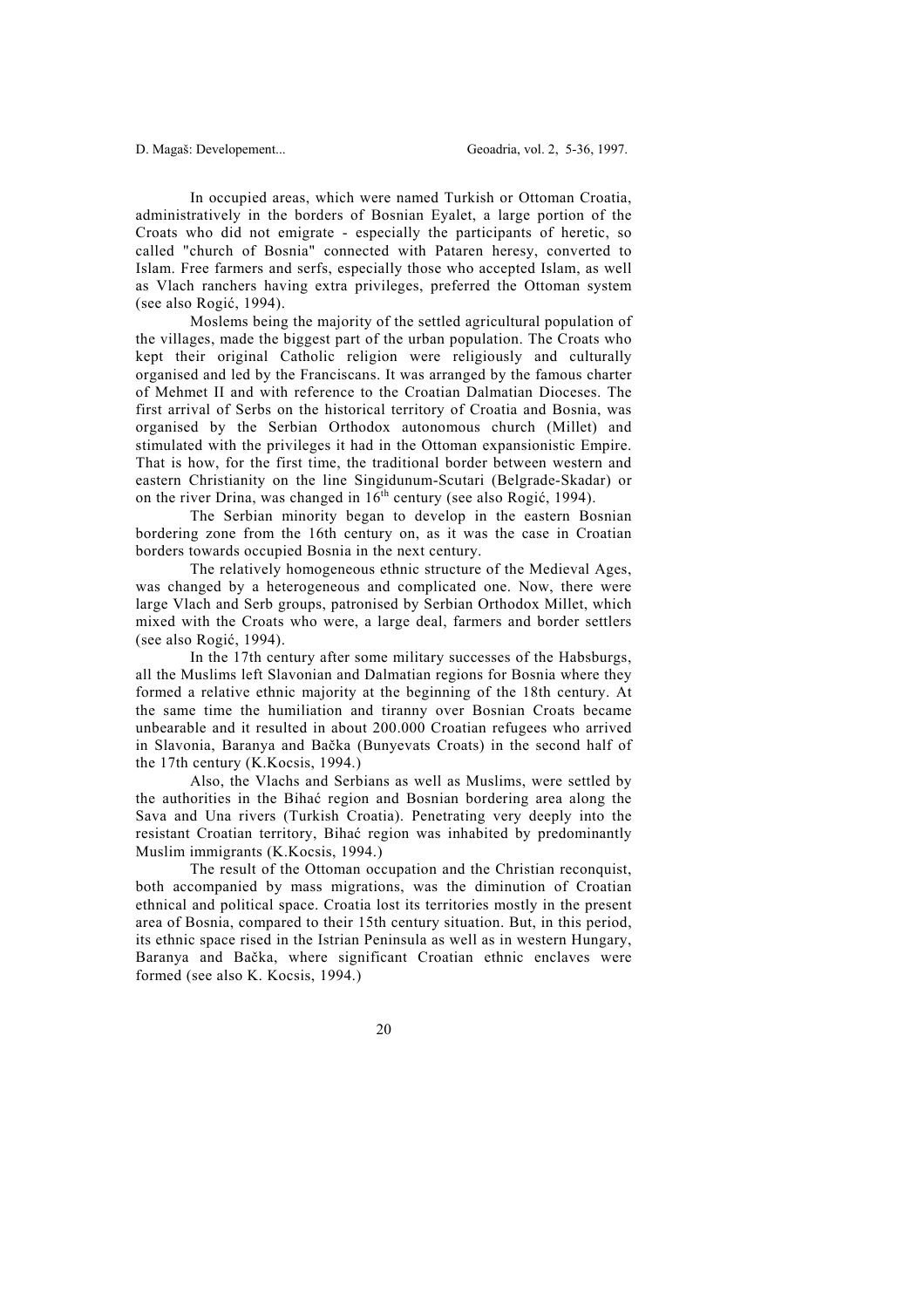Since the middle of the 18th century there were practically no significant changes in the rural parts of the Croatian ethnic area. Some relevant ethnic changes took place in some towns and urbanised areas since the end of the 19th century. Showing a very low demographical concentration even at the end of the 19th century, Croatian inhabitants did not prevail in today's capital Zagreb (only 19.180 Croats in 1880), but it happened in Subotica (today within the borders of Serbia, better to say Voivodina in ex Yugoslavia), where there were 25.445 Croats living with a Hungarian majority (see also K.Kocsis, 1994.)

 The process of national and cultural integration within Croatian ethnic corpus (which included Triune Kingdom Croatia, Slavonia and Dalmatia as well as Istria, Bosnia and Herzegovina, Baranya-Bačka, Boka Kotorska in uniquely governed by Austro-Hungarian Monarchy), although not always in optimal conditions, was not slowed down. Namely, it was a pity that the existing administrative-political desintegration of the Croatian regions still remained after the creation of a dual state entity with the Austro-Hungarian Arrangement in 1867. (see also Rogić, 1994).

 However, although the claim of establishing a completely unified Croatian triune territory was left unrealised in Austro-Hungarian Empire, Croatian corpus did gradually develop. As a modern sufficiently autonomous state entity of narrow Croatia and Slavonia if compared with the free states in Southwest Europe: Serbia, Bulgaria, Montenegro, Greece, Turkey, Romania (slovenian regions excluded), Ausgleich Croatia showed the most progressive economical and cultural degree of developement (see also Rogić, 1994).

 This was the period of exceptional progress of Croatian thought, of cultural and scientific institutions. The Academy of Sciences and Arts, and national theatres started work. Many settlements got primary and secondary schools. The Croatian language progressively deprived the Hungarian, Italian, German and Latin languages of their primacy. Namely, these were the languages the Croats had to use. It was also the period of the revival of editorial activity and journalism in the Croatian language. Little by little the Croatian national corpus was being created, although there were lots of political problems to surmount. In the same time it was the period of building contemporary railway, road and seaport traffic, the beginning of capitalistic expansion of wealth and incorporation of the territory and nation into economic processes of Mid-Europe.

 After the breakdown of the Austro-Hungarian Empire the realisation of Yugoslav idea was enabled. But it happened in the form of a Serbo-Balkan imperialism using the Yugoslav name to hide an extremely imperialistic idea which should realise a Greater Serbia. Austro-Hungarian dominacy as a type of highly civilisated and culturally well developed social and political structure, was suddenly replaced by an extremely "balcanic", primitive and cruel domination of a Serbian nondemocratic monarch. It was extremely hard and painful conversion for Croatian nation to live in a completely strange and primitive social circle.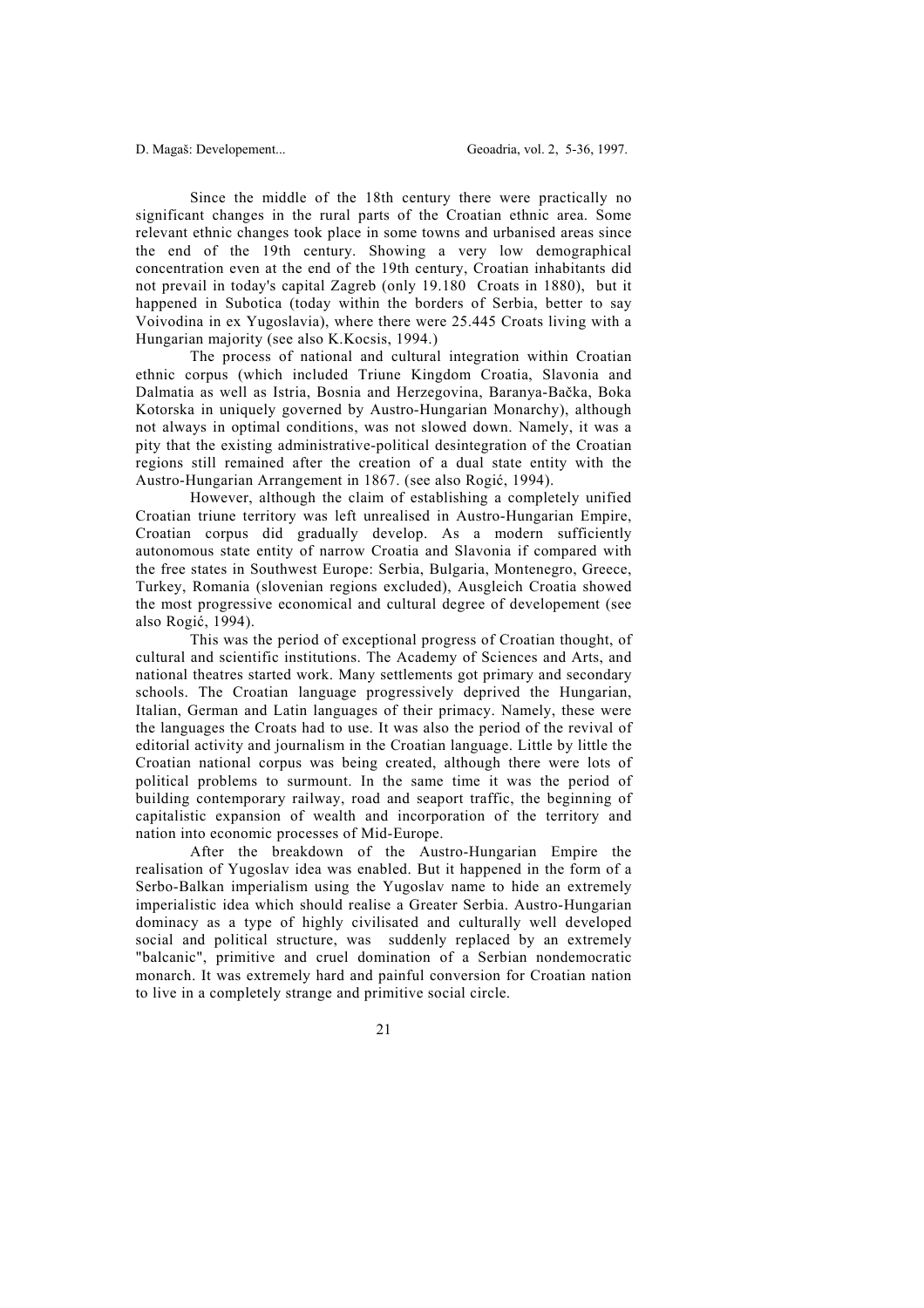Serbia succeeded in uniting 98,5% of the Serbs in one country under the rule of Serbian dinasty. It happened with the help of Allies, especially France, but the percentage of the non-Serbs arised from 4,5 % to 62,2 (!) % in the Serbian state between 1878 and 1921. It was too great a problem for Serbia and it was never solved (K.Kocsis, 1994). Practically, Serbia did not even try seriously to settle the problem. Forcing to unite Croats, Muslims, Slovenians, Macedonians and Montenegrins in the "Yugoslav" nation, the primitive and arrogant methods were applied. Ethnical and religious tensions spread on. The Croats, who made almost 30% of the new state population were, with Albanians and Macedonians, the most exposed nation to the cruel methods of Serbian regime.

 "The multinational SCS Kingdom was actually a centralised, militarist Great Serbian state that not only ignored the existence of the Muslim, Montenegrin, Macedonian nations, but attached special importance to their "Serbianisation". This Serbianisation (Yugoslavisation) policy prevailed in statistics too, even in the first Yugoslavian census in 1921. In the territory of the SCS Kingdom there was no ethnic census, only the mother tongue (native-language) was recorded; so Serbs, Montenegrins, Croats, Muslims, even the Macedonians, whose language was disclaimed, could be categorised as native speakers of Serbo-Croatian."(K. Kocsis, 1994).

 The term "Croatian" in the joined name of the language ("Serbo-Croatian") was just a formality. The Serb language was forced upon the public services especially government, jurisdiction, police, army and diplomacy. The share of the Croats in the total population was decreasing and fell from 30% to about 26% before the W.W.II in 1941. It was mostly the consequence of significant emigration. The State, never gave the same rights to the Roman Catholic Church in relation to extremely preferred Serbian Orthodox Church. The concordat with Saint Chair was not ratified.

 In this way the Croats, predominantly Catholics, were considerably humiliated. Terrorising the Croats and other nations was of frequent occurrence. In many settlements, the bi- or multinational structure was changed at the expense of the Croat population. The currency conversion (exchange) in 1920 was catastrophic for the Croats. They suffered the loss of 75% of the value of the money they possessed at the moment. Cyrilic alphabet was introduced as the second obligatory script in all Croatian settlements. "Via facti" Croatians were obliged to recognize a Serbian as a king. There were cases of violent penetration of Serbian Orthodox Church into the Croatian ethnic territory (example: island of Vis).

 During the SCS Kingdom the Croatian ethnic territory started to suffer some, although not radical, changes such as calculated expansion of Serbs in certain towns (Osijek, Vukovar, Vinkovci, Pakrac, Karlovac, Gračac, Benkovac, Knin etc.) (see also K. Kocsis, 1994).

 This humiliating situation resulted with constant dissatisfaction. It provoked resistance of Croats from one side and more repression from the Serbian side. It was in 1939 that Croats succeeded in the attempt to solve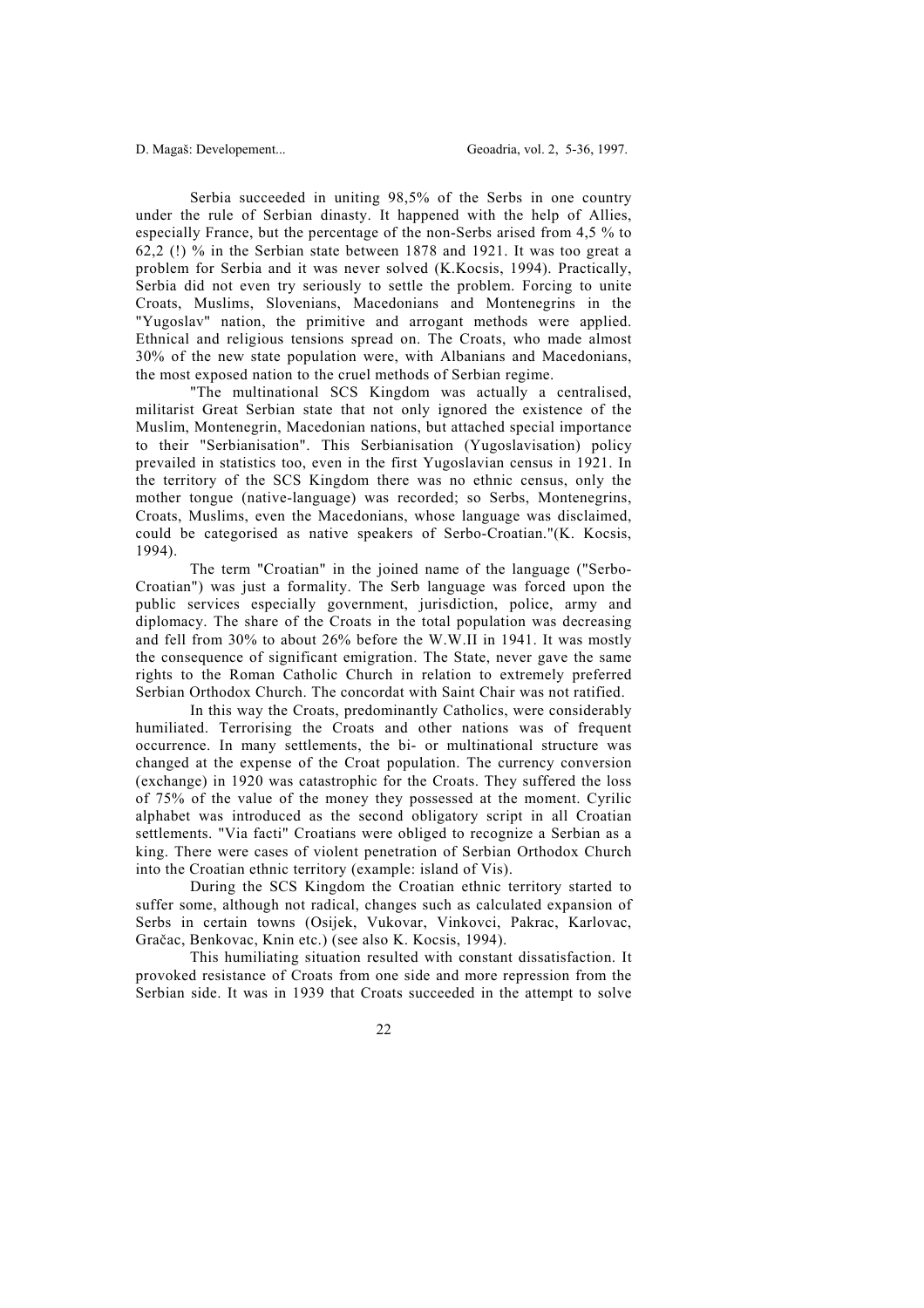this long lasting problem by establishing an autonomous Banovina Croatia (Viceroyalty of Croatia). A compromise which unfortunately happened in the prewar situation in Europe and so lasted for two years only (see also Rogić, 1994).

 This Banovina enabled the revitalisation of Croat national institutions in Yugoslavia. Perhaps, by compromise with the Serbs, it might have been the basis of an international coexistence, although some important parts of the Croat ethnic territory were left out of Banovina (Boka Kotorska, Bačka, Srijem). But the war interrupted the initiated process.

 The fragmentation of the ex Yugoslav kingdom in the war action (April 1941), enabled the establishment of a new Independent State of Croatia. This state was the result of a strong and understandable desire and aspirations of the Croats for independence, and a result of the resistance to the Serbs. But it was also a quisling creation (like Quisling's Norway, Petain's France, Horty's Hungary, Nedić's Serbia etc.) all close to fascist regimes. It was a process similar to those in other invaded European countries.

 In this war, the Croats split into two basic political groups. The first was a large antifascist people's movement, which rose up against fascism. They mainly followed Tito's Resistance front expecting more freedom and democracy for Croatia as a federal unit and, in fact, enabled the rehabilitation of Yugoslavia. It was led by the Croatian communist party, as a part of the Communist party of Yugoslavia. Having a resolute program to struggle against the new state and the fascist aggressor, it organised a wide front and the most successful actions in comparison with movements in other parts of dissoluted Yugoslavia (see also Rogić, 1994).

 The second group included those who wanted free Croatia, but who, concurrence of the facts, found themselves on the quisling side. The result of this "divide et impera" tactics was just a large number of victims of Croatian people in W. W. II and in post-war period, when the Croats were discredited and when Tito's communists revenged on several hundred thousand of them (for example in Bleiburg, Austria, when British troops in May 1945 turned back Croatian refugees in the hands of communists what finished with catastrophic killing).

 It was the triumph of the Great Serbs, who, in spite of being also on the side of fascists almost all the time, dreamed a Yugoslavia (no matter which one), together with the king who had taken refuge in England. Their quisling Serbia also fell, but they made the greatest profit from the communist order. Serbia got two autonomous provinces: Voivodina (which still had almost 10% Croat inhabitants, especially in Srijem /Syrmie/, Bačka /province between the Danube and Tisza), and Kosovo. In Bosnia and Herzegovina, the Serbs got top position, Montenegro was assigned Boka Kotorska.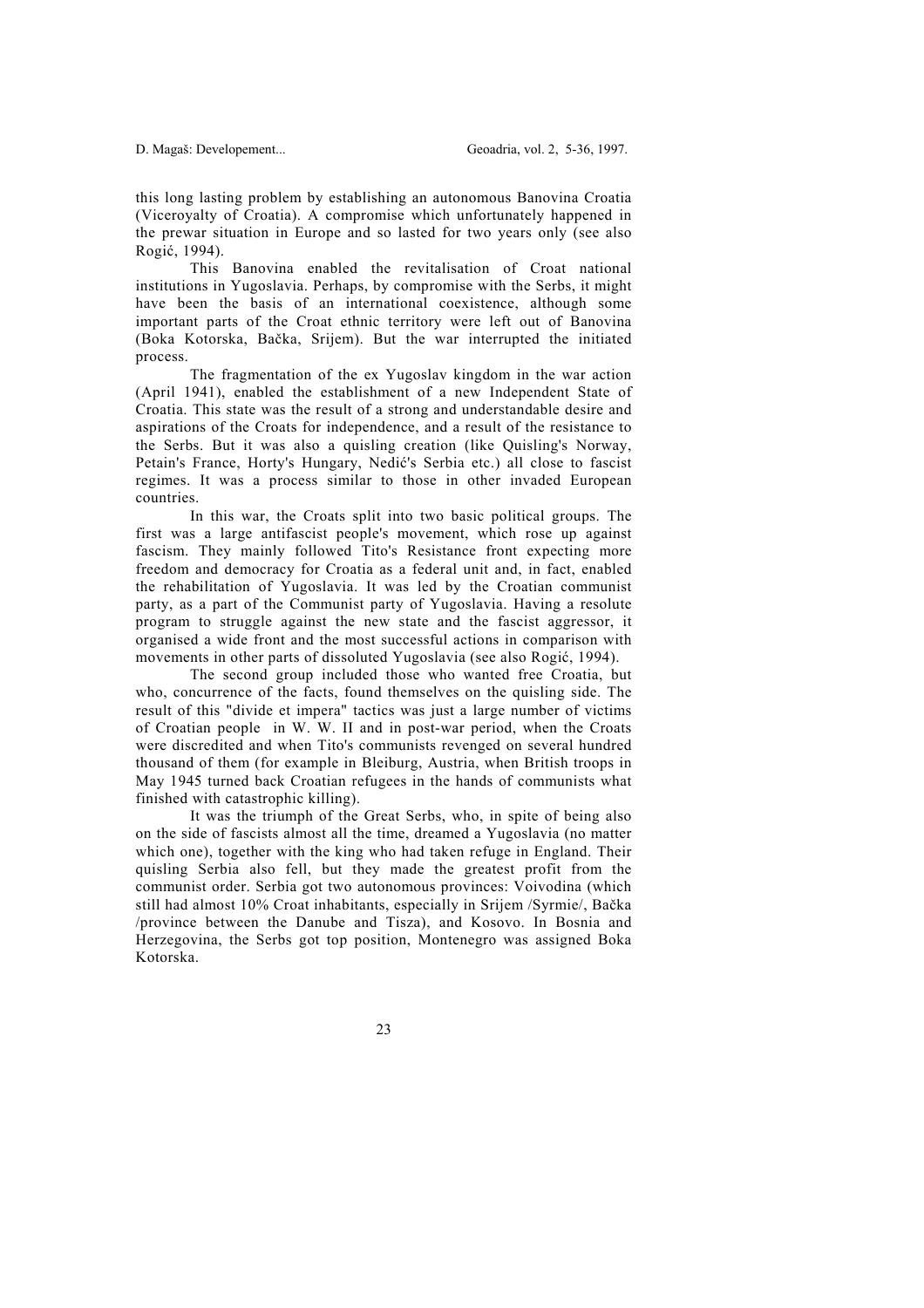Although the Serbs were a minority in Croatia, they were practically undertaking all important political enterprises directed from Belgrade. Croatian people were a great deal discouraged and marginalized.

 In the new Tito's Yugoslavia they made 24 % (in 1948) based on the population census, and emigrating went on. Croatia was gradually populated by the Croats from other republics, as they did not feel at ease any more. According to the census in 1991 there were only 18% Croats in ex Yugoslavia, but in contrast, the number of Croat emigrants was estimated more than three million, which was about 40% of the nation.

 In ex Yugoslavia the number of Croats was very slowly growing between 1948 and 1971 from 3,784.353 to 4,526.782, but in the next period until 1981 it went down to 4,428.043. In the period after World War II the share of Croats in the total Yugoslav population decreased from 24,0% in 1948 to only 19,7% in 1981 and 18,0 % in 1991. (Z. Pepeonik, 1991).

 While the Croat nation was growing weak, the Serbia's old aspirations to create Greater Serbia strengthened. And after Tito's death certain of Serbs expressed such ideas more and more openly.

 Since 1986 the whole World has been the witness of the constant (let us hope the last), Serbian attempt, which caused not only the disolution of Yugoslavia but also the war in Croatia, and later in Bosnia and Herzegovina.

 Not only the Croats but also other peoples in ex Yugoslavia were exposed to Greater Serbian aspirations. The Albanians were struck first. Oppressed politically and then by the police and army, they lost all the rights they had in the autonomous province of Kosovo (even the minimal ones) in the period 1986-1988. The situation has not changed so far, nevertheless World public opinion knows very little about sufferings of this nation. The Montenegrins were the second nation to have experienced Serbian tactics. Their republic, one of the six federal republics of ex Yugoslavia, lost completely its power in 1989. In quick overthrow, the proserbian current usurped all the power in the country. Today they practically deny Montenegrin selfexistence and their autocephalous Montenegrin Orthodox Church (supressed in 1918 by the Serbian Church and king). Their democratic rights are absolutely denied.

 Now it was the turn of the Autonomous Province of Voivodina, where the so called "Yoghourt revolution" was applied in 1989. Owing to organised mass rallies, legally elected government had to withdraw and cede the rule to politicians loyal to Belgrade interests.

 The Croats in Voivodina were belittled. They were practically forced to declare themselves as "Bunjevci" and "Šokci" at the census in 1991. Formally they are not recognised as a national minority in Serbia.

 Soon after Slovenia, Croatia and Macedonia were attacked by well organised Greater Serbian hordes. Frightened and pressed by the death of democracy and terror that happened in Kosovo, Montenegro and Voivodina, they resisted politically to the realisation of the Greater Serbian idea, that is losing, though limited, democratic and national rights they had so far.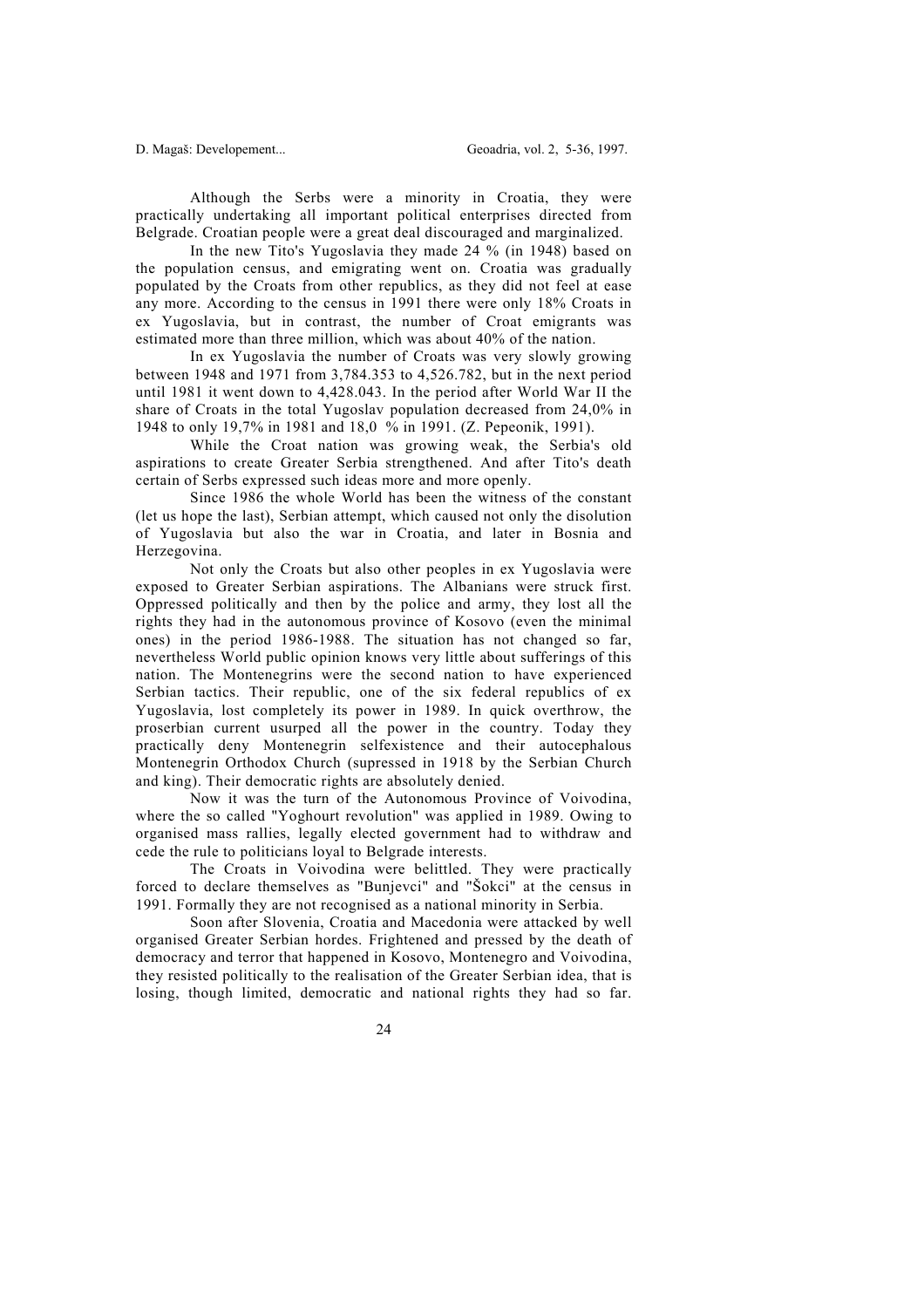Governing Ligue of Communists split into Serbian part and others. Outvoting started in the presidency of the ex State. Fifty-fifty position and distressing discussions lasted till mid 1990, when in August first stronger provocations of the Serbs in Croatia started (so called "Trunk revolution").

 In the meantime there were crucial changes in Europe. Berlin Wall was pulled down. Democracy processes were becoming more intensive in Slovenia, Croatia, Macedonia and Bosnia and Herzegovina. Soon the first free national elections were held. In Croatia the Croatian Democratic Union won by a large majority. Croatian communists like those in Slovenia peacefully ceded the power.

 Serbian minority in Croatia, inspired by the ideas from Belgrade (Serbian Academy, YNA, Administration, formal and nonformal groups) reacted to the changes in Croatia. They closed up highways and byways, started killing people on roads and organising military attacks. It was also the beginning of maltreatment and banishment of the Croats from five communes, where the Serbs were a majority. These are sparsely populated spaces which border with Bosnia and Herzegovina, and Knin is their centre.

 At the beginning of 1991 Serbian provocations started assuming horrible proportions. Banishing of the Croats continued, Croatian police was impotent and the federal army openly took sides with the Serbs. This army not only did not try to make roads serviceable, but tried to proclaim the state of alertness in the country.

 The development of such an attack on Croatia, destruction of Croat economy and physical annihilation of the Croats stimulated the aspiration of the Croats to regain independence. The Slovenians too could not bear threatening from Belgrade any more. All this led to the secession of Croatia and Slovenia from ex Yugoslavia at the end of June 1991. Immediately after, Slovenia was military attacked, but the action finished in only one week. Not only military and moral breakdown of ex Yugoslav army was showed, but also a calculation of leaving Slovenians to get out of Yugoslavia.

 It was quite different in Croatia. Rebel Serbs and volunteers from Serbia, stimulated by YNA, expanded their attacks to the real war operations, characterised by brutal and wild genocide. The occupation of Croat territory continued. At first the Serbian threatened that they would subdue the whole Croatia, and later they diminished their aspirations to the line Virovitica - Karlovac - Karlobag.

 The Croats started defending themselves and fighting for survival. Although in the autumn of 1991 there were about 300.000 refugees and banished and a large number of towns and villages were exposed to artillery and air raid attacks, the Croats organised indispensable defense. In the beginning it was the question of a weak force and diplomatic efforts to stop the aggression. By the end of 1991 about 26 % of Croatia was occupied, about 200 villages were destroyed and also a larger town on the Danube - Vukovar, while a large number of towns suffered remarkable damages. However the vital parts of Croatia subsisted and finally, after European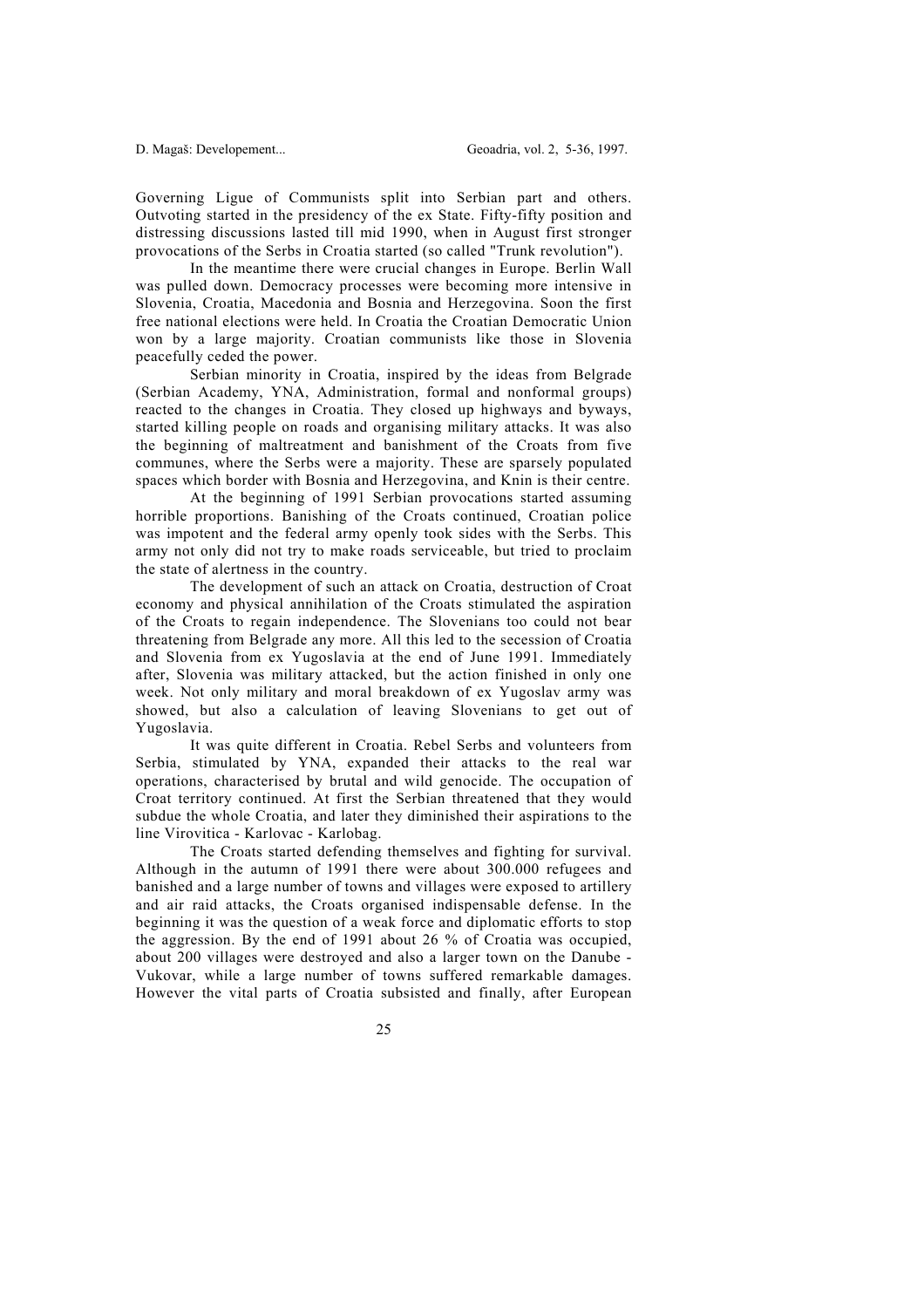countries' hesitations, Croatia was recognised on the 15th January 1992. The bloody Serbian invasion was stopped, but a question remained: How to get back captured regions which proclaimed themselves "republic"?

 Strategic geopolitical goal of Serbia was to reach the Adriatic, but they did not obtain it. Their second strategic goal was to cut off eastern Croatia with Osijek, but they failed. Their attempts to force the way to the Adriatic along the Neretva river finished with the same result as well as their trials to conquer Dubrovnik.

 Croatia, Slovenia and Bosnia and Herzegovina became members of the United Nations in May 1992. It was their great success. By 1995 Croatia tried diplomatically in various ways to get back occupied territories i.e. to ensure infrastructural connections. Concerning the traffic, Croatia was in a very difficult position as well as Bosnia and Herzegovina, where the war started after heavy weapons had been withdrawn from Croatia. By 1995 Croatian army was strengthened and, as peaceful forces had no success, two quick actions were taken ("Lightning" and "Storm"), which resulted in the liberation of the greatest part of occupied territories. After that the Danubian part of Croatia with Vukovar and Baranya has been proclaimed IFOR's zone and it will be peacefully reintegrated into sovereign and administrative borders of the Republic of Croatia.

 During the whole war the aggressor was trying to present the Croats as fascist and genocidal nation. Undoubtedly, Croatian people in Serbia never tried to inspire such a war there, Croatia never tried to attack Serbia. Discoveries and data we have had so far and recent accounts show that the number of Croat victims during the terrorist actions was ten times greater than that of Serbs in Croatia. After the last actions, in spite of being invited not to leave their homes, the Serbian civilians from the occupied territories left and moved in the direction of East. They did it by order of their leaders and army. Only inconsiderable number of them have remained in Croatia. Now they must be conscient that war criminals must be punished. Hague Tribunal has been performing certain actions in order to prosecute war criminals. Will they have enough strength to cite those really responsible in Belgrade, that is the question.

 Croats in Bosnia and Herzegovina were also severely attacked by Serbs even before the open aggression on Bosnia and Herzegovina began. Starting selfdefending and warning the Moslems that it would come to a general attack on Bosnia and Herzegovina, they tried to get help from the state. There was no help from Muslem Bosnyaks and, what is the worst, when the agression started in 1992, Muslems were quite unprepared and were cleansed from the complete territory of Eastern Bosnia (except the enclave of Goražde).

 The result of the Serbian aggression in Bosnia and Herzegovina was about one million of refugees and 200.000 killed people. The attack was rapid and the Serbs managed to occupy 70% of the Bosnian and Herzegovinian territory. Many Moslems moved towards free regions and abroad. Very complicated situation due to the mixed population led to the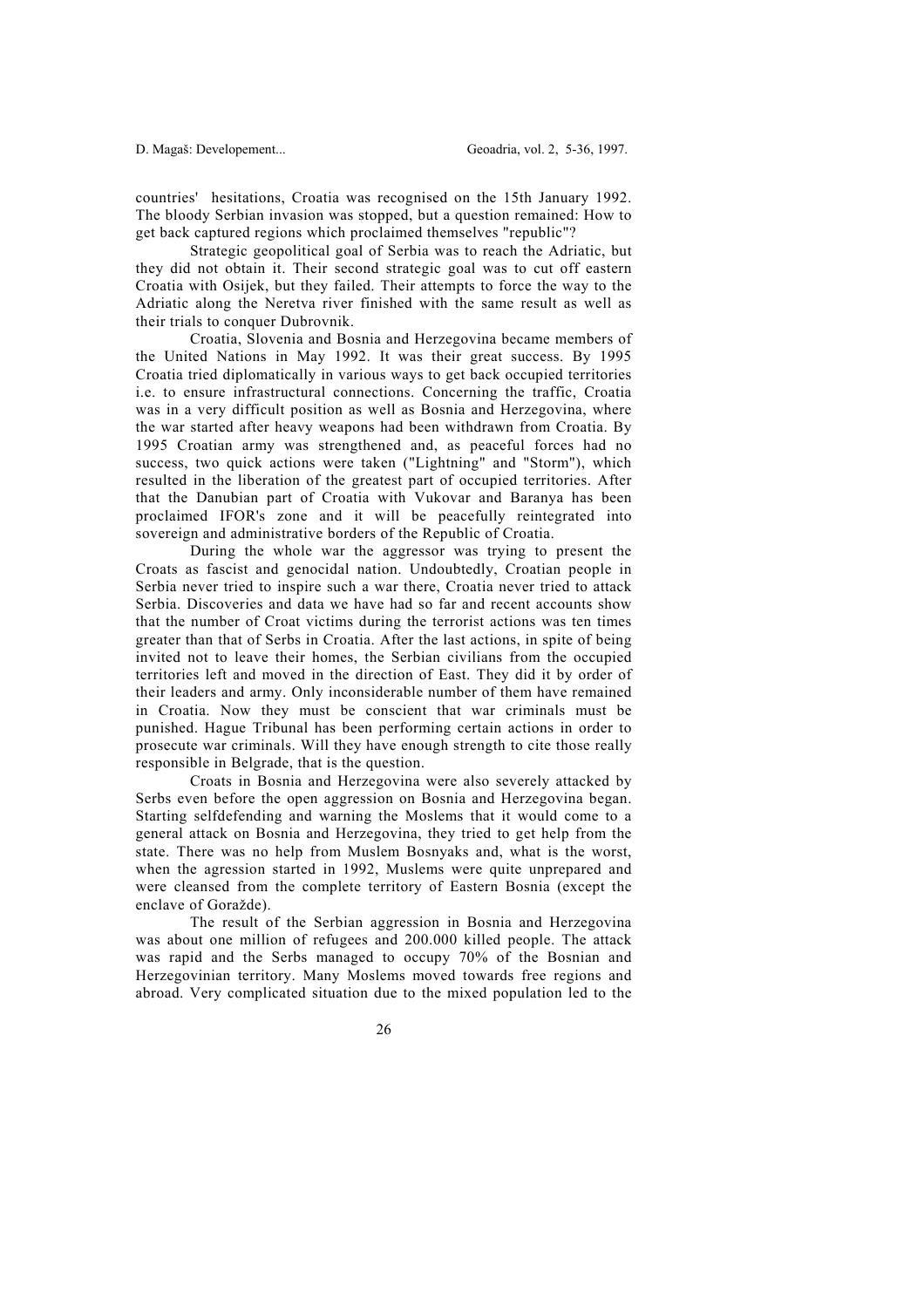general conflicts in which the Croats and Muslems confronted one another too. A large number of Muslim refugees rushed into Croat settlements, which logically led to the conflicts. And that was convenient for Serbs. Sarajevo, the capital was cruelly bombed by Serbs, but many other settlements suffered destroying and killing. The conflict was calmed down with the help of the USA, and the Croats have united in Federation with Muslems. Dayton agreement, Paris conference and Rome meeting are the new chances for peace in this region.

#### **4. Croatia and the Traditional Problem of Boundaries and Border Spaces in SE Europe.**

 The problem of boundaries and border spaces is very complex not only in SE Europe but in other European regions, we may say in the whole World. Emphasis will be meanwhile put on Croatia, which claims itself to be a Mid European and Mediterranean country and its boundaries with neighboring countries.

 From the historical point of view, one of the oldest civilisations, Greek civilisation, developed just on this space, and was replaced by the Roman Empire. At that time there were no peoples who live there nowadays especially Slavs and Hungarians. The Albanians originated from the old Illyrians, and Greeks have remained in their old country.

 During the Roman rule, from the 1st to the 4th centuries, a series of provinces developed on this area. Illyrian provinces: Dalmatia, Liburnia, Pannonia, Praevalis occupied NW part, Dacia NE part, Upper Moesia central part, Lower Moesia and Thrace eastern part. Macedonia, Epirus, Thessaly, Achaia and Crete occupied the southern part.

 The dissolution of the Roman Empire marked great migration of ethnics. In the middle of the 4th century the Goths prevailed in Dacia, and at the end of the 4th c. Visigoths, under Alaric, made an irruption from the NE and, across Thracy and Greece reached Italy.

 In the period of the 2nd half of the 5th c. and during the 6th c. the Ostrogoths consolidated in Illyria too. It is in this area that the border between the West Roman Empire and the East Roman Empire was formed (Singidunum - Scodra line, or line on Drina river). Gepides consolidated in Dacia in the 6th c. Eastern and southern parts remained in power of Byzantine Empire i.e. the Eastern Roman Empire. During the reign of its emperor Justinian, The Roman Empire was restored. Dalmatia occupied its western part. In the same time the Longobards in Pannonia founded their state.

 The invasion of the Slavs and Avars took place in the 6th c. The Avars settled in Pannonia where they formed their state. The Slavs penetrated into almost all parts of SE Europe. The Carantanians and the Croats occupied the western, the Serbs and the Strumans the central part. Syevernyans, Smolyans, Draguvites and Velegesites settled in the east and south. Dacia was settled by so called "Wallachian Slavs".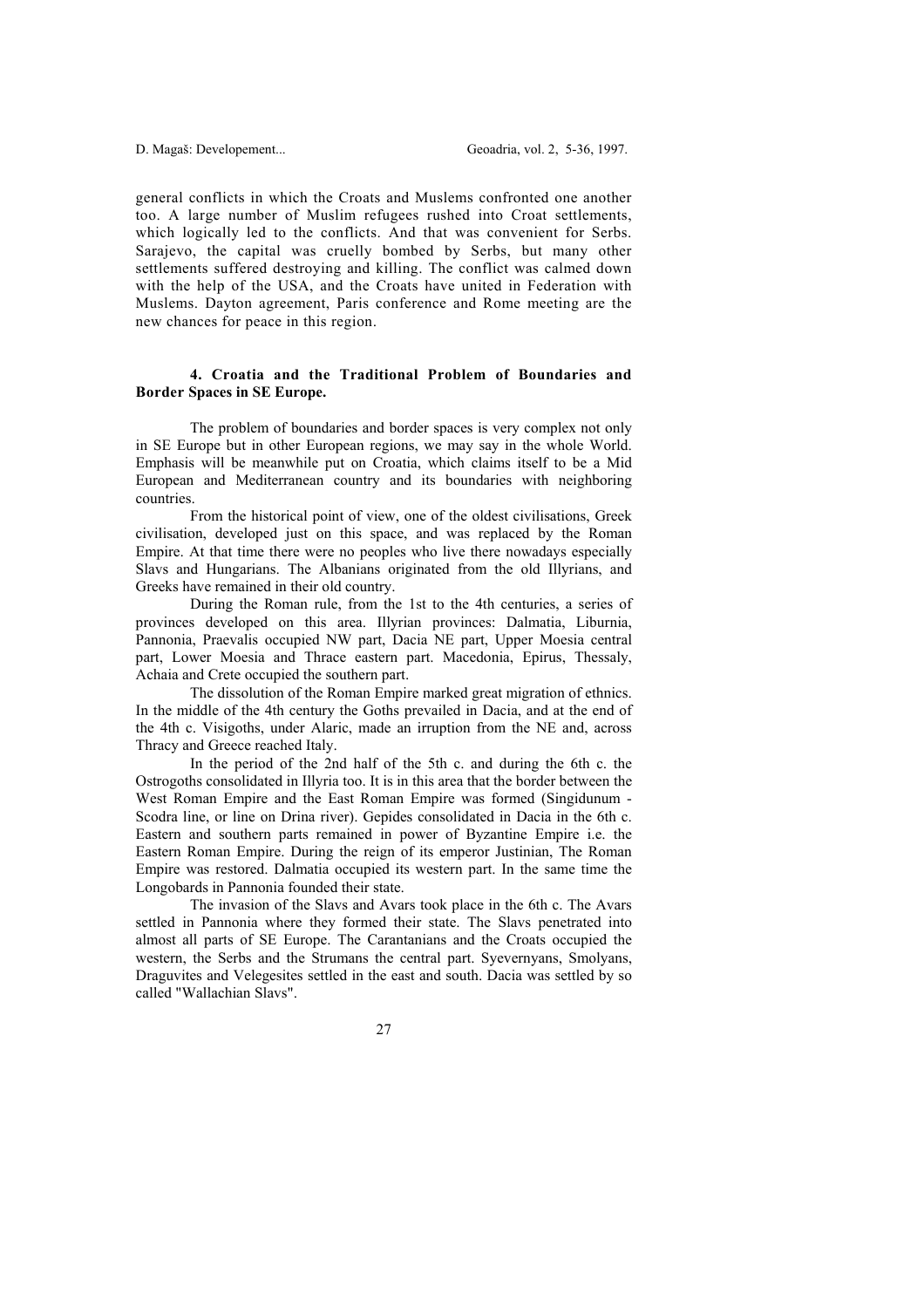Predispositions to form new states were created slowly but surely. At the beginning of the 9th c. Franks state (i.e. Roman Germanic Empire) included Carantania. Croatia and Hungary recognised its patronage too. Byzantine influence prevailed in the East. In the middle of the 10th c. Croatia, Hungary, Bulgaria and Raska (Serbia) were quite independent kingdoms, while some parts were still under Byzantine Empire (Thrace, Greece). At the end of the 10th c. Macedonia was prospering for a short time under Samuilo. In the 11th c. Docleia, which included Serbia and Bosnia, was growing. The Byzant Empire was exposed to the attacks of the Ottoman invasions.

 At the beginning of the 12th c. Hungary and Croatia joined in personal union including Bosnia. Bulgaria and Macedonia were preserving Byzant traditions, while Asia Minor was invaded by the Ottomans. Serbia included mainly the regions of today's eastern Bosnia. Later it lost Bosnia but spread to the East.

 It is important to mention the irruption of Tartars (Mongols) in the 13th c. They broke into Hungaro-Croatian Kingdom, Serbia and Bulgaria. Bulgaria dominated in the Balkan Peninsula, while Serbia was still small. South parts were under Byzant domination and Bulgaria kept those from the river Moravia to the Black Sea.

 In the first half of the 14th c. Serbia occupied the larger part of central and southern parts of the Balkan. Bulgaria was diminished in the eastern part, and Wallachia (Dacia) and Hungaro-Croatian Kingdom extended northerly of the Danube and in western part. Bosnia also strengthened and reached its greatest size. Albanian principality also grew stronger though temporarily. The Byzant Empire was declining end kept only Solun and Sparta.

 The second half of the 14th c. was characterised by the strong extension of the Ottoman Empire. Bulgaria (Rumelia), and Wallachia collapsed. Dubrovnik was strengthening its independence. Venice was gaining power in Aegean, and was trying to ensure the predominance along the eastern Adriatic but without success at the moment.

 In the 15th c. the Osmanlis were advancing further. So they annexed Serbia. Bosnia collapsed as well as a large part of Hungaro-Croatian Kingdom. There were big struggles between Islam and Christianity just in Croatia and Hungary. Venice, which was already present, fortified its possession on the Croatian Coast, Ionian and Aegean seas, as far as to Cyprus. In this way it ensured mercantile route to the East. Dubrovnik, which was a free republic, also strengthened under the Turkish patronage. Croatian eastern borders completely moved towards west, what diminished Croatian territory radically.

 In the 16th c. pretty powerful Habsburgs were extending in Croatian and Hungarian territories. The greater part of SE Europe was under Turkish domination except the territories in the Habsburgs' possession and those belonging to Venice, Dubrovnik and partly to Lithuania (Moldavia and Wallachia). The Ottoman Empire was administratively organised into eyalets: Rumelian, of Buda, Bosnian, Timisoara's, and Wallachian. Eyalets are divided into *sandjaks*.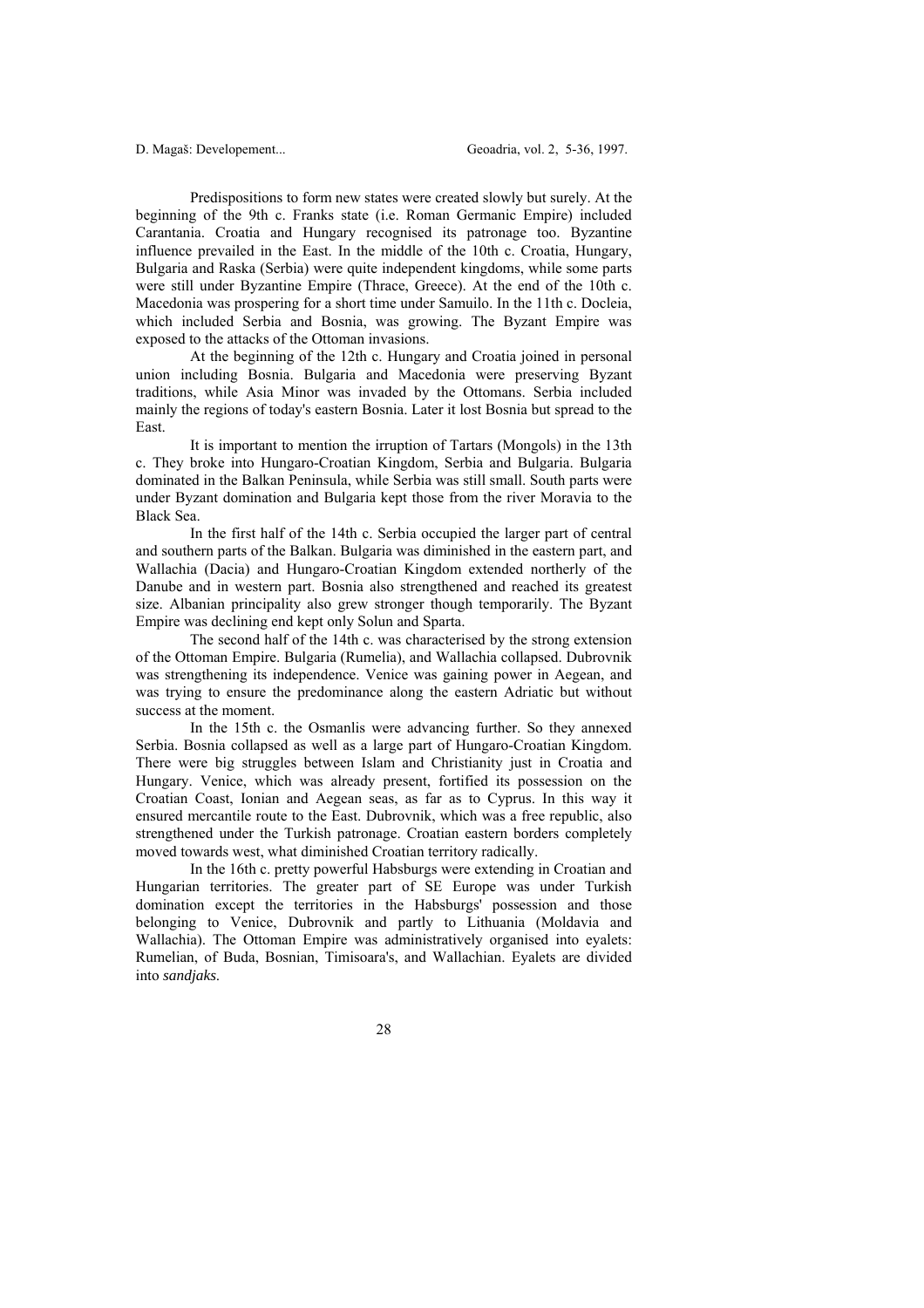After the Ottoman Empire stopped progressing in the  $17<sup>th</sup>$  c., Venice spread its possession on the eastern Adriatic coast, as well as the Habsburgs theirs in continental part of Croatia.

In the  $18<sup>th</sup>$  c. the Habsburgs liberated large parts of Hungary with Transylvania. Osmanlies stabilised to the south of the Sava and Danube rivers except in Wallachia. Montenegro originated. Towards the end of the century Venice was dominated by the Habsburgs.

The beginning of the  $19<sup>th</sup>$  c. was marked by Napoleon's conquests. Some parts of Croatia, so called Illyric provinces, were occupied but it was short-lived. The revolts against Turkey led to the autonomy of Serbia in 1830. The Greek war of independence ended with the establishment of the Kingdom of Greece in 1830, Romania got autonomy in 1858, and was completely independent in 1878, as well as Bulgaria. Ionic islands, dominated by Britain (1815-1863), were annexed to Greece. By the Treaty of San Stephen (between Russia and Osmanlies), the independence of Montenegro, Serbia, Bulgaria and Romania was guaranteed.

 Austria-Hungary occupied Bosnia and Herzegovina in 1878, Montenegro was spreading and this treaty defined the boundaries of Greater Bulgaria, which should include Macedonia. The territories of Albania, South Rumelia, Macedonia, Epirus, and Thessaly remained under Osmanlies. The territory of north Rumelia was annexed to Bulgaria in 1885.

 In the 20th c. Serbia, Montenegro, Greece and Bulgaria extended their territories in the war against Osmanlies. Albania too got independence, Serbia conquered the northern parts of Macedonia and Greece its southern parts. Serbia and Montenegro divided the territory of Sandjak. Bulgaria with Rumelia expanded towards Aegean and Macedonia. Turkey was reduced to nowadays borders.

 The period 1914-1918 were the W.W. I. years. The result was the dissolution of Austro-Hungarian Monarchy. The Pact of Corfu led to the establishment of the Kingdom of SCS. It was composed of Serbia, Montenegro and countries belonging to ex Austro-Hungarian M.: Croatia with Dalmatia, Bosnia and Herzegovina, Slovenian countries and Voivodina.

 Some smaller parts of Bulgarian and Albanian territories were annexed, but Italy took some Croatian territories on the Adriatic and in Slovenia (Istria, Rijeka, Zadar and some islands) as well as Trieste. Hungary was formed within nowadays borders, Moldavia joined Romania, Greece got south Rumelian space and Bulgaria lost its way to the Aegean Sea.

 The old borders in the interior of ex Yugoslavia, were valid, in certain degree, only till 1931. At the time the state was divided into 33 departments. In 1931 a new administrative division of ex Yugoslavia was performed. Now the state was divided into 9 Banovinas (Viceroyalties or some kind of Governorate) and the city of Belgrade. This division was an open attempt to annul the traditional Croatian borders and the borders of other nations in favor of widening and predominance of the Serbs. Only in 1939 Croatia managed to link together its ethnic territory into unique Banovina (Viceroyalty) Croatia. It was the result of a compromise with the Serbs just before W.W.II.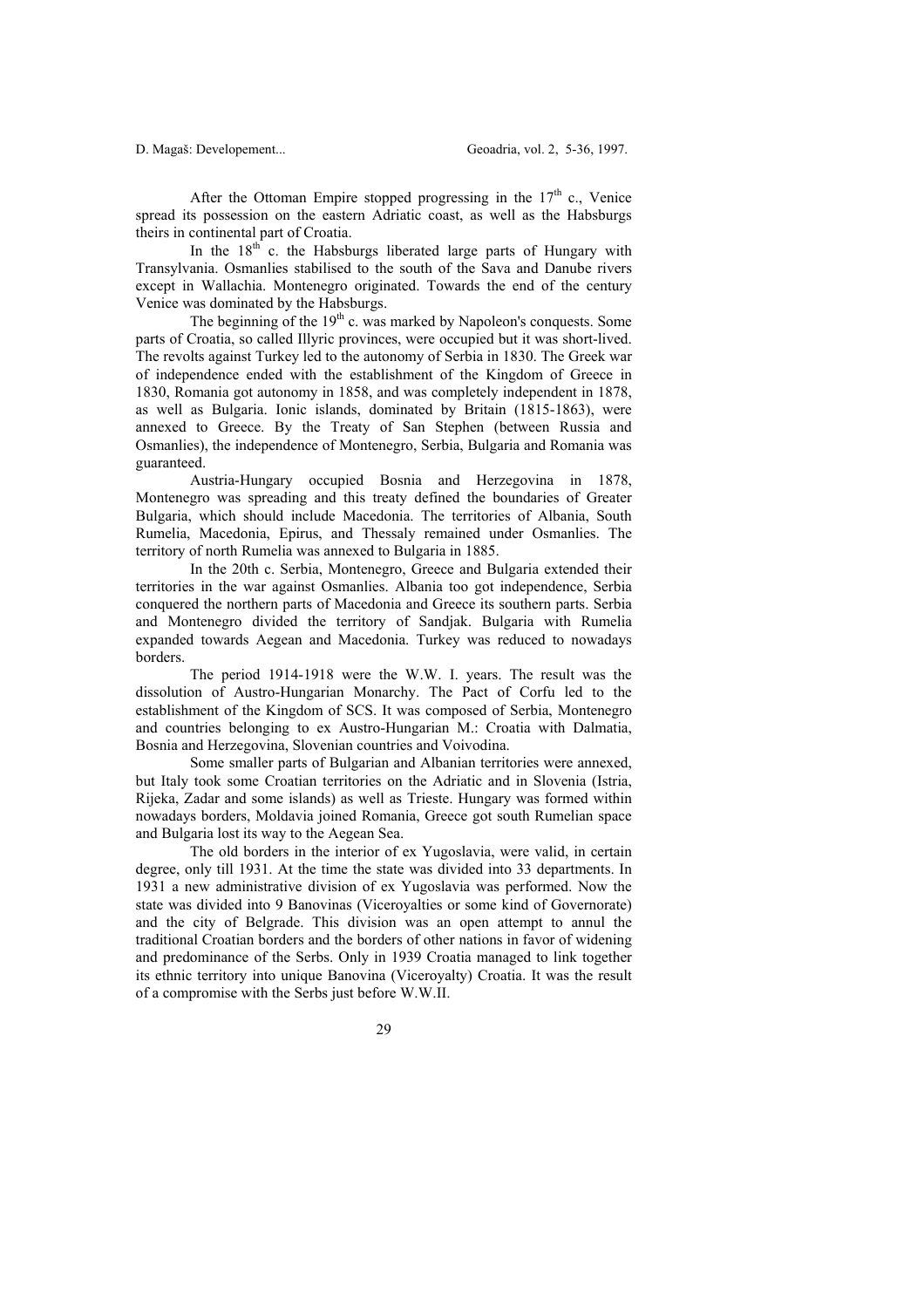Till W.W.II the borders were not changed in this part of Europe. War happenings and collapse of Axis powers, i.e. Germany and Italy, led to the changes of borders on these territories during the very war. The biggest changes happened in ex Yugoslavia. Independent states Croatia, Serbia and Montenegro were established.

 Croatia unified its territories, which made part of triune kingdom and Bosnia and Herzegovina, but had to cede large parts of the coastal region with its islands to fascist Italy. Međimurje (the territory between the Mura and Drava rivers) was given up to Hungary. The latter returned Bačka, Baranya and Erdely (Transylvania). Banat came under the German administration, i.e. was connected with Romania.

 Serbia was radically reduced. It lost all conquered territories. Bulgaria subjugated a large part of Macedonia as well as south-eastern parts. Greater Albania, which was protected by Italy as well as Montenegro, took power over south-western parts. Montenegro widened in Sandjak, and part of littoral was given back to Albania. Slovenian territories were directly shared between conquerors Italy and Germany, and a smaller part was added to Hungary. Greece also lost territories along the Aegean to the advantage of Bulgaria.

 This short-lived war-time division was again radically changed in favour of allied countries at the end of W.W.II. Ex Yugoslavia got back the peninsula of Istria (at the North end of the Adriatic), towns Rijeka and Zadar and some islands. The territory of Trieste designated a free territory by the UN (1947), was administrated by the UN and Great Britain until 1953, when by compromise with Italy, N zone including the city of Trieste, came into possession of Italy, while the S zone was incorporated in two ex Yugoslav republics, Slovenia and Croatia. That way Slovenia got an exit to the Adriatic.

 Hungary was turned back within its prewar borders. Romania although retaining Erdely was obliged to cede Moldavia to the Soviet Union. Bulgaria also reestablished within its prewar borders though retaining some of the territories which previously belonged to Romania but were annexed in 1940 (Dobruja). Greece got back lost territories. Albania found itself within her prewar borders with slight border modification in favor of ex Yugoslavia.

 Political situation in SE Europe was stabilising. It seemed that ex Yugoslavia would escape multinational problems.

 Greece and Yugoslavia going through war conflicts from the 1st part of the 20th c. gained considerable areas belonging to neighboring nations. A great number of Albanians, Hungarians and Macedonians found themselves out of their originating countries.

 The attempts of solving multinational Yugoslav problem by applying federate system had not, however, predisposition to success. The internal borders of the six new ex Yugoslav republics and two autonomous provinces were a compromising solution. They were based mainly on the national structure.

 By the restoration of the Bosnia and Herzegovina, a considerable number of Croats and Serbs found themselves out of their countries. But Bosnia and Herzegovina was the only one with multinational character and it was the republic of all three peoples (Serbs, Croats, Moslems).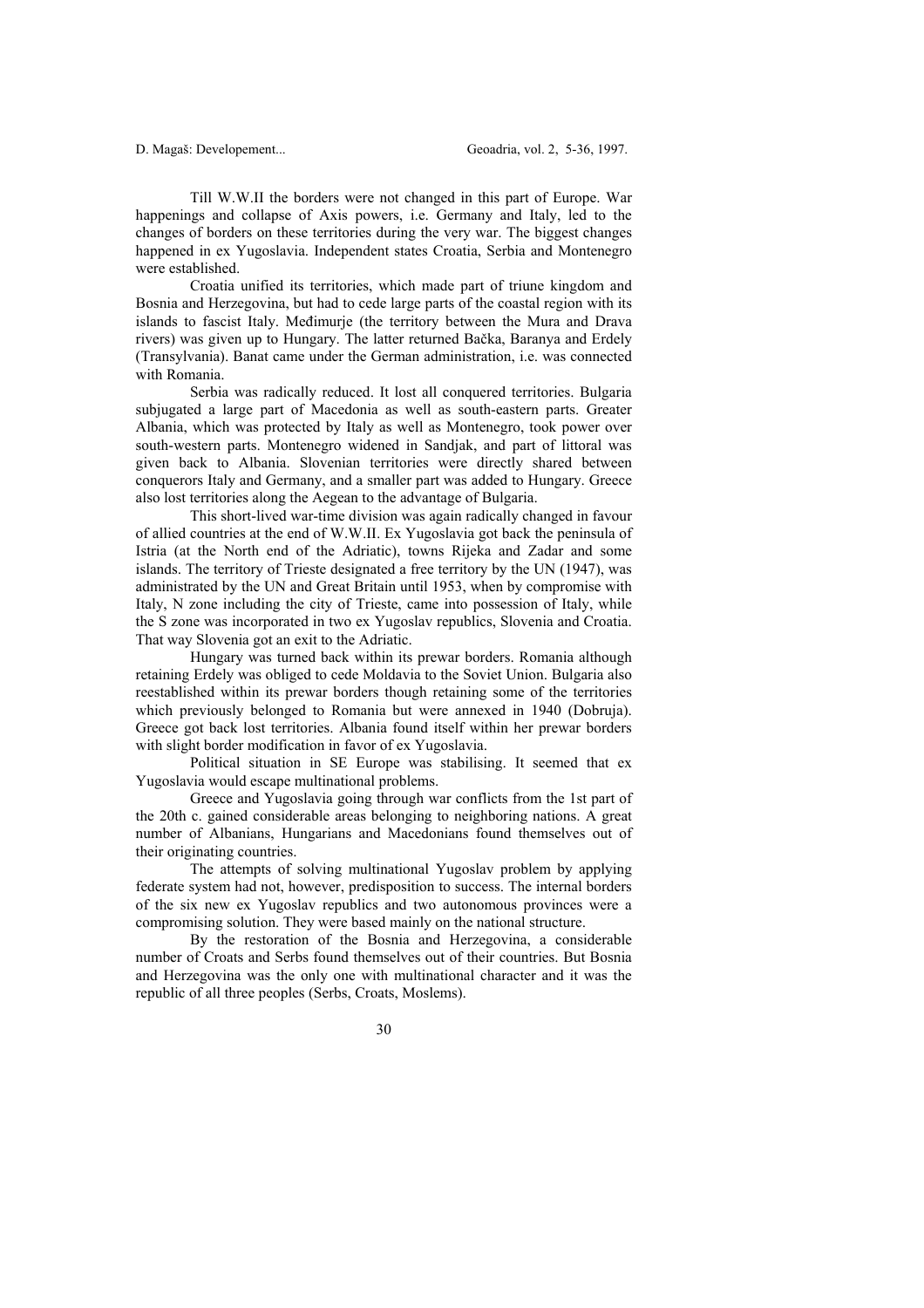Croatia was given back the territories which had been occupied by Italy and Međimurje occupied by Hungary. It also got South Baranya for the first time, which was based on the majority of Croatian population. But it failed again to get back Boka Kotorska (Bay of Kotor).

 Autonomous provinces Kosovo and Voivodina, with the minority of Serbian population were joined to Serbia. In order to ensure supremacy in Voivodina after W.W.II, changing of demographic structure went on. Remarkable brinkmanship, quick and cruel actions were the practice of ethnic cleansing. Germans almost disappeared, the percentage of all ethnics, except Serbs diminished. But such a thing could not be realised on Kosovo because of extraordinary predominance of the Albanian population.

 Macedonia established its republic but many Slavic Macedonians remained out of the borders of their country especially in Greece. Montenegro, first named Montenegro and Boka (1944-1947), got The Boka Kotorska (the Bay of Kotor) near Kotor as well as Sutorina corridor, which traditionally was part of Bosnia and Herzegovina. Slovenia was constituted, for the first time, as a separate state. Bosnia and Herzegovina was reconstructed more or less in its Austro-Hungarian borders, but lost Sutorina corridor, which went to Montenegro, as mentioned.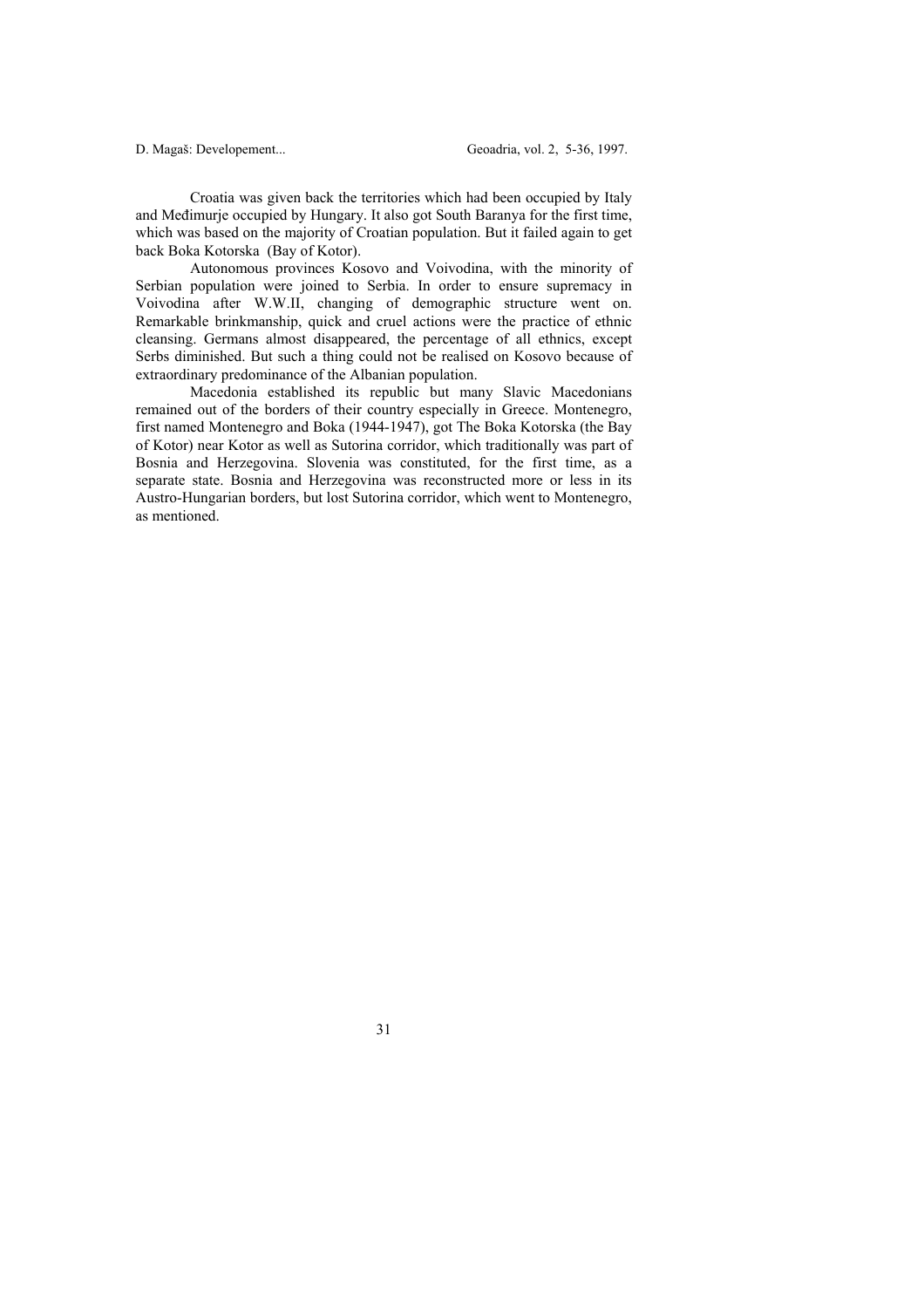

Fig. 1 The developement of Croatian state teritory *Sl. 1. Razvoj hrvatskog državnog teritorija*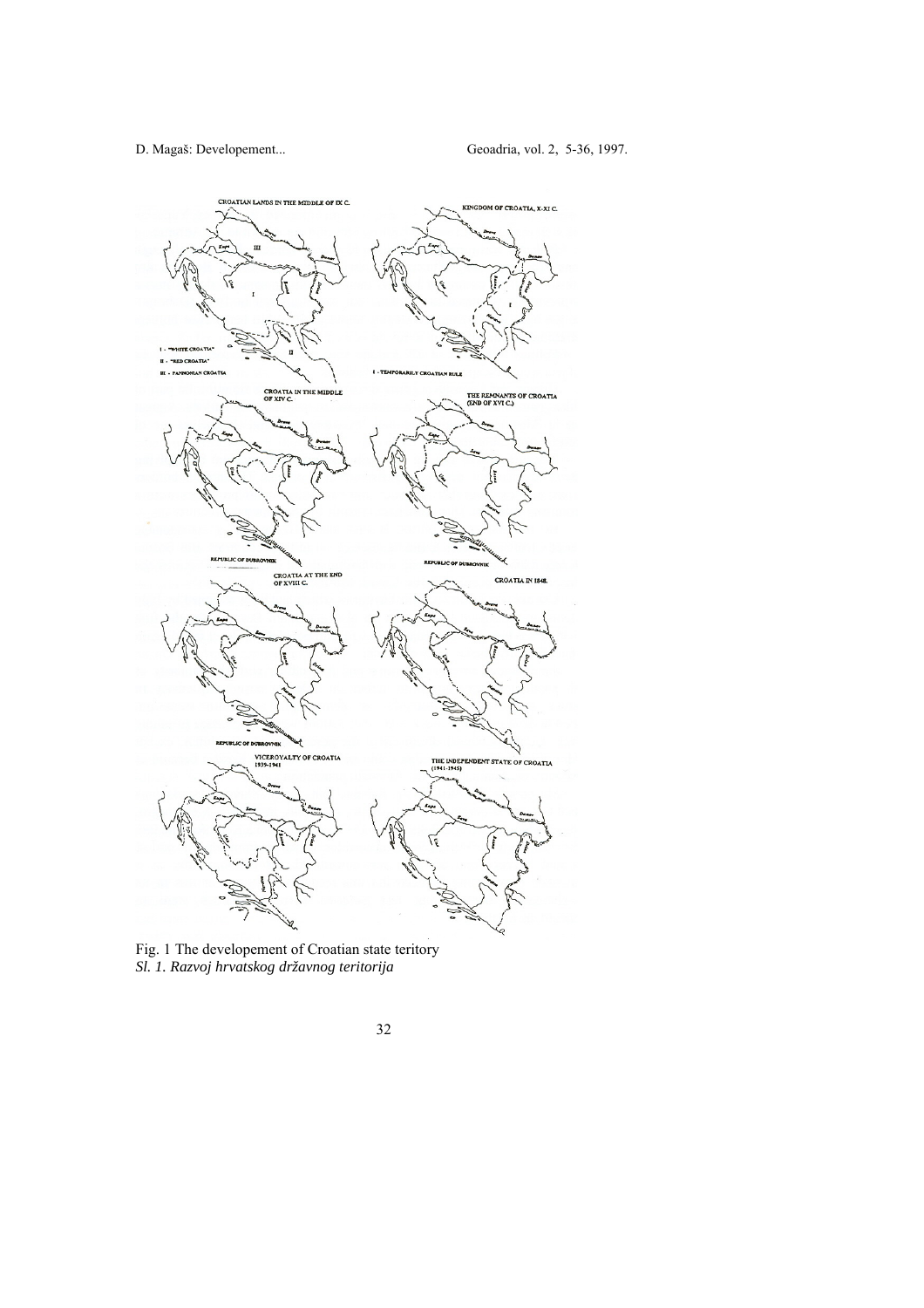Till the collapse of communism in the Soviet Union there were no serious attempts here to change these borders established in Tito's time. The balance, which was partly realised by force, but mostly with a general benevolence, lasted for 45 years. So far all the countries in SE Europe, except ex Yugoslavia, have managed to hold their postwar borders.





 It is not simple to explain what started the war hurricane and cruel happenings in ex Yugoslavia. In any case the basis was the attempt to abrogate the rights of autonomous provinces and, not much later, that of changing of internal borders of ex republics. This attempt started with the program of SANU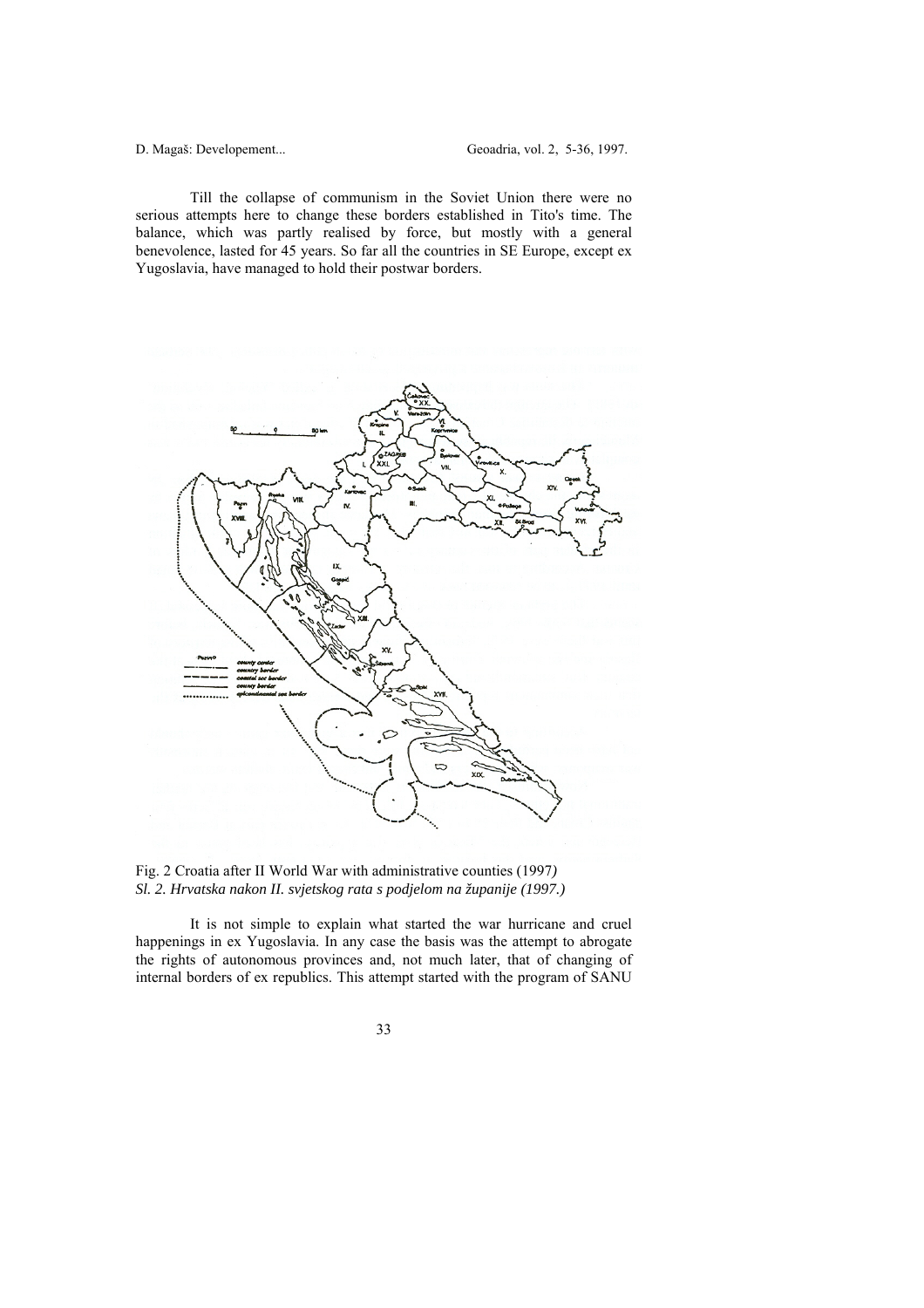(Serbian Academy of Sciences and Arts in 1988), and it was just the continuance of an earlier but well-designed process of widening Serbia.

 Evidently, aggressive nationalistic forces in Serbia calculated that the collapse of socialism and the death of Tito were a favorable moment for such a project. Numerous political actions were set in motion. First, all autonomous rights of Albanians in Kosovo were formally abrogated, which was executed with terrible repression and introduction of harsh police measures. The Serbian minority in Kosovo became a privileged social category.

 The same was happening in Voivodina (so called "Yoghurt revolution" in 1989). The attempt to realise a forcing march on Slovenia failed as well as the attempt to destabilise Croatia (1989). A kind of coup d'etat was accomplished in Montenegro. Its republican system rights were substantially restricted and it was completely at service of Serbian hegemony.

 Going to war against Croatia (1991) the Serbs wanted to realise, by aggression, the change of Croatian borders, i.e. they wanted to widen Serbia by establishing various Serbian republics. The same strategy was applied in Bosnia and Herzegovina. The war in Croatia has led to the stabilisation of the situation in the greater part of the country i.e. to the recognition of prewar borders of Croatia. According to this, the territory of Eastern Croatia which was occupied until 1997, is to be returned back to Croatia by mediation of IFOR.

 The Serbian attempt in Bosnia and Herzegovina was more successful. It seems that Serbs have mode an essential profit out of this war. Namely, before this war there were 35 % Serbian inhabitants settled on 35 % of the territory of Bosnia and Herzegovina. During the war actions they captured about 70% of the country. But, situation being calmed down, they have had to accept the solution that their autonomous republic in Bosnia and Herzegovina covers 49 % of the territory.

 According to the general opinion it is a great war gain, which should not have been permitted, as the Serbs were those who set in motion enormous war weaponry, while the others had none, and caused many civilian victims.

 Now stabilised internal borders in Bosnia and Herzegovina are neither traditional nor ethnic. They have been forced by an aggressive war of Serbs first against Croats and then against Muslims. The whole eastern part of Bosnia and Herzegovina, where the Muslims were vast majority, has been given to the Serbian entity. And this territory is directly connected with Serbia. It enables, sooner or later, the renewal of Serbian aggression on Bosnia and Herzegovina in the future.

 International activity in helping the attacked victims, or in preventing the aggressor was neither fair nor effective. The attacked were forbidden to defend themselves i.e. to procure weapons. So one might conclude that the borders, in favor of Serbs were arranged by their old friends and allies.

 Neither the role of the American factor, whose view on the situation was more neutral, contributed more significantly to the real punishment of the aggressor and the just settlement of the crisis. It seems that force as political indicator, was predominant factor in this case. Neither strong economic sanctions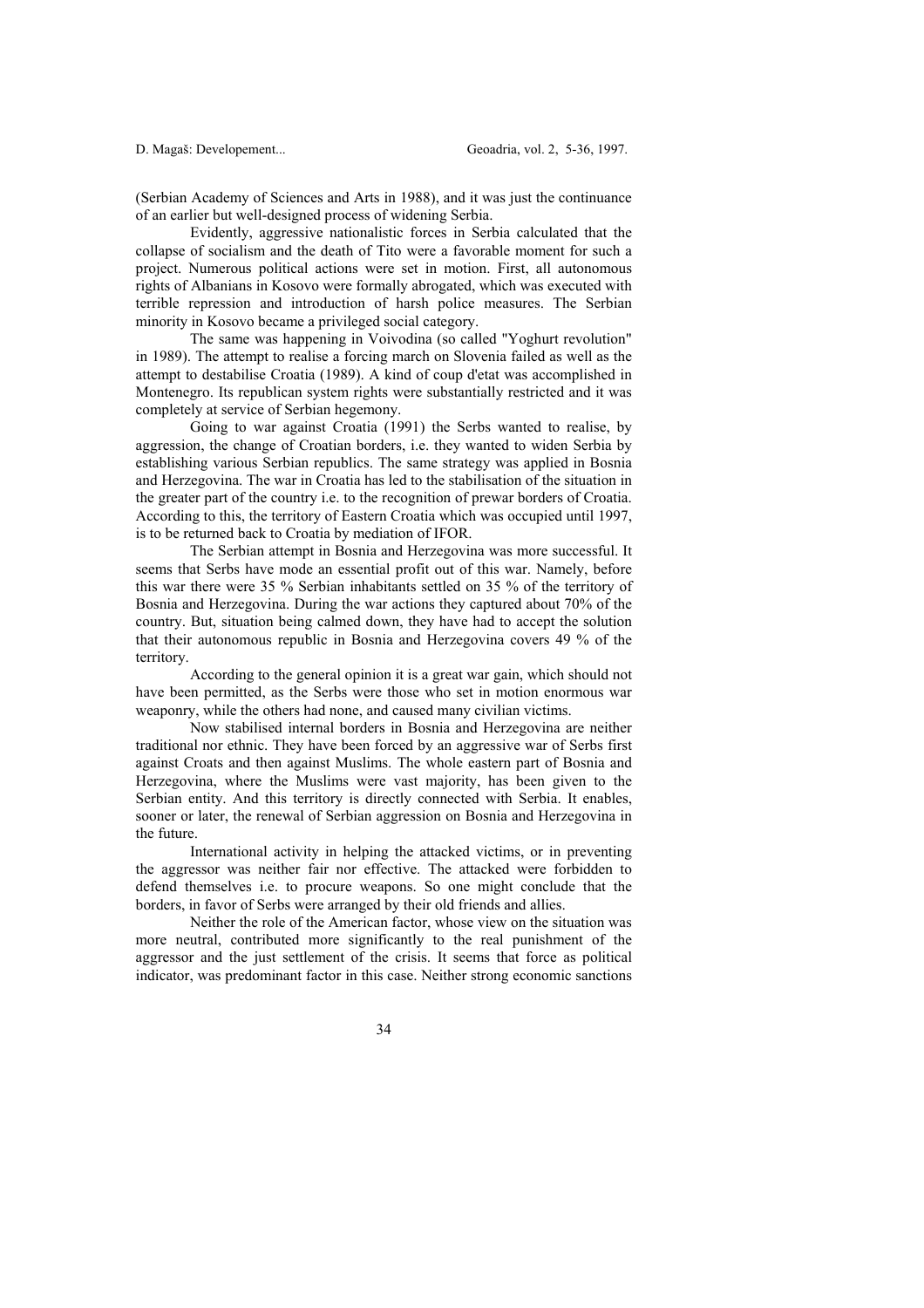established against the rest of Yugoslavia i.e. Serbia with Montenegro, can diminish this impression.

 Concerning other neighboring countries, the war in ex Yugoslavia has finished (at the moment) without spreading conflicts. There were sparks between Greece on one side and Albania and Macedonia on the other. Serbian aggression on Macedonia hung by a thread, but was prevented by the Americans, who sent their units into Macedonia, at the very beginning of the crisis. The old conflict between Turkey and Greece concerning the Aegean Islands appears here and there from time to time.

 In the rest of ex Yugoslavia and Macedonia, the unsolved problem of the Albanians is more and more expressed. Eastern border of Croatia is just to be stabilised until the beginning of 1998. And Bosnia and Herzegovina is still to fix, democratically, internal boundaries of the state territory and solve the problem of democratic and national rights in both entities (Serb and Bosnyak-Croat one).

 By the end of 1997, geopolitical situation in the region develops to be solved. Some questions of internal situation in Bosnia and Herzegovina have been still opened, as well as in Montenegro and Kosovo. In this moment the security of Croatian borders seems to be consolidated. If the future situation in Bosnia and Herzegovina, Montenegro and Kosovo would open same new changes, they can influence Croatia more or less too.

### **LITERATURE AND REFERENCES:**

BOBAN, Lj. (1993.): Hrvatske granice 1918-1993, Školska knjiga - HAZU, Zagreb.

- CRKVENČIĆ, I. (1993.-1994.): Areas of Agression in Croatia (Basic Historic and Demographical Facts), Croatia - A New State, 65-76, Zagreb.
- FOUCHER, M. (1993.-1994.): Croatia, a New Geography of the European Continent, Croatia - A New State, 32-37 Zagreb.
- Grupa autora, Hrvatski povijesni zemljovidi, Kartografija Učila and Školska knjiga, Zagreb, 1994.
- HORVATIĆ, D. (1992.): Hrvatska (Croatia), Turistkomerc, Zagreb.
- JORDAN, P. (1993.-1994.): The Relation Between Ethnically Defined Territories and Functinal Regions in Croatia and Bosnia and Herzegovina, Croatia - - A New State, 133-142, Zagreb.
- KLEMENČIĆ, M. (1993.): Croatia Past and Present; Location, Position, Territory, Borders, Regions, Acta Geographica Croatica, Vol. 28, 23-38, Zagreb.
- KLEMENČIĆ, M. (1993.): Causes and Dynamic of the War in Croatia, Acta Geographica Croatica, Vol. 28, 187-194, Zagreb.
- KLEMENČIĆ, M. (1993.-1994.): Four Theses about Croatia and Bosnia, Croatia - A New State, 55-60, Zagreb.
- KLEMENČIĆ, M. (1993.-1994.): Greater Serbian Territorial Claims, Croatia A New State, 143-159 Zagreb.

KOCSIS, K. (1993.-1994.): The Changing of the Croatian Ethnic Territory During the Last Half of the Millenium, Croatia - A New State, 83-95, Zagreb.

- MAGAŠ,D., ROGIĆ V. (1995.): Zemljopis 8 (Geography 8), Školska knjiga, II edition, Zagreb.
- MARKOVIĆ, M. (1993.): Descriptio Croatiae, Naprijed, Zagreb.
	- 35